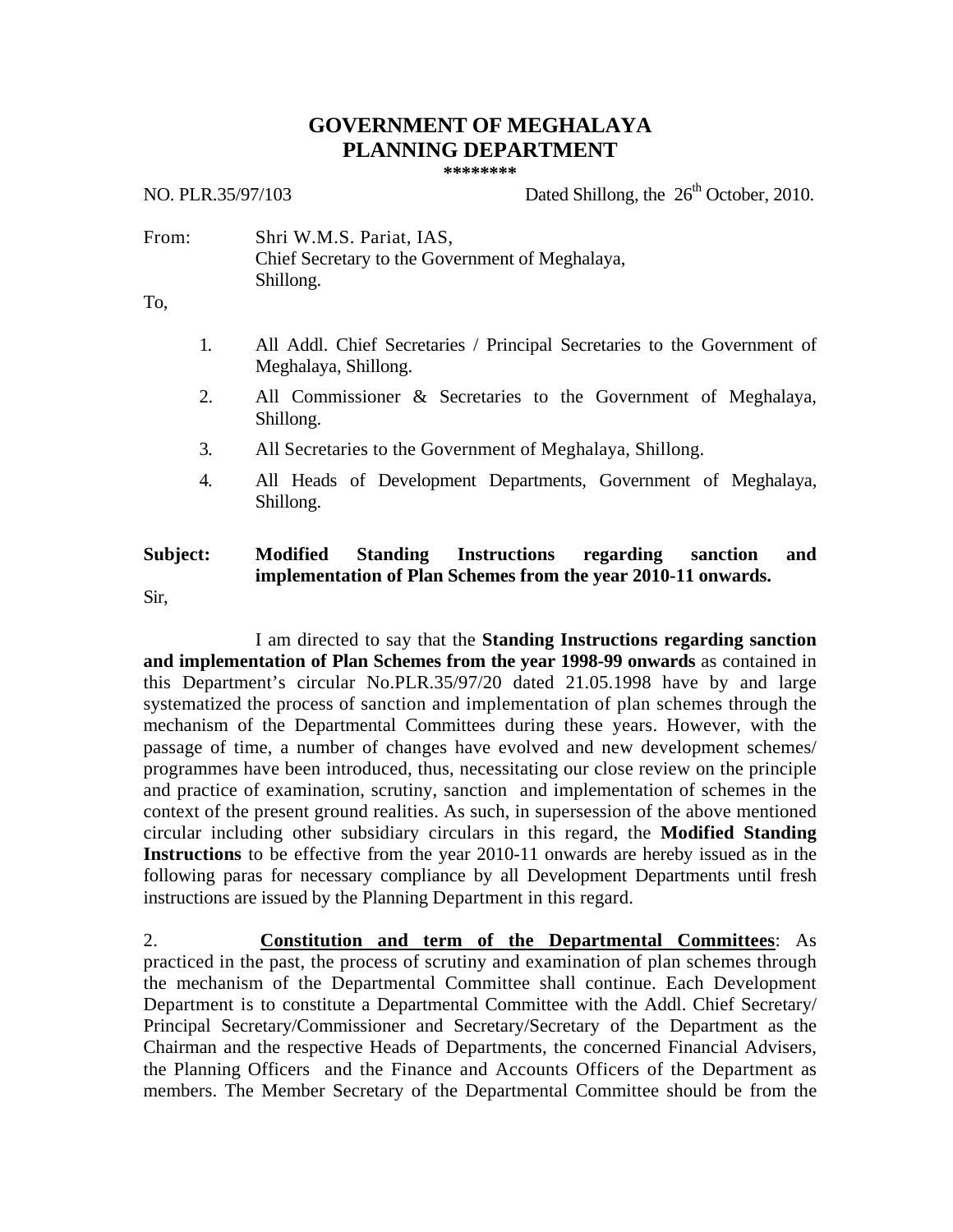Officers of the concerned Department at the Secretariat level not below the rank of Under Secretary. **The term of the Departmental Committee shall expire on the afternoon of the 31st March each year.** A copy of the orders constituting the Departmental Committees is to be sent to the Planning Department and Finance Department.

3. **Examination and scrutiny of schemes**: All Plan Schemes/Proposals, whether continuing/on-going or new schemes, including Grants-in-aid/ Share Capital contribution/ Financial Assistance / subsidies/ original and revised administrative approvals for works etc. should initially be examined and scrutinized in depth and duly recommended by the respective Departmental Committees for issue of sanction or original / revised administrative approval as the case may be. The Departmental Committee may ensure serious scrutiny of the proposals by examining past performance, item-wise requirement of funds, detailed justification for continuation of the existing scheme, selection of the new scheme or requirement for additional equipments based on use and current availability etc. The exercise of the Departmental Committee should not be of a routine nature and simply clearing of schemes having provisions in the Budget, but should be a need-based one, depending on the justification of each scheme. It is, therefore, stressed that the Departmental Committees may carry out in-depth exercise in scrutinizing the need of the expenditure proposed for each component of the scheme guided by the **'Over-View'** statements and '**CheckLists'** and record their views accordingly. This may be done without fail. In particular, the Departmental Committees should review if certain schemes have become redundant and if so, to recommend their termination. The recommendations of the Departmental Committees should be invariably signed by all members present in the Committee's meeting. The Planning Department shall not honour the recommendations of the Departmental Committees which have not been signed by all members present in the meeting. Each proposal to be submitted to the Planning Department/ Finance Department should be accompanied by the recommendations of the Departmental Committees. The Departments may bear in mind that while submitting proposals to the Planning & Finance Departments, spare copies of the recommendations of the Departmental Committees be kept in the concerned Files, so that one copy of the same may be retained by each of these Departments at the time of their examination of the proposals.

4. **Common Format** : The Secretaries and Heads of Departments should personally guide and finalise proposals to make sure that the proposals actually meet the intended objectives and that the project costs are realistic. To help the implementing agencies to formulate projects on a common format, a specimen format is enclosed in **Annexure-ll**. While the format seeks to draw the attention of the implementing agencies to certain key parameters, the format may be suitably modified to suit the requirements of individual sectors and programmes. At the stage of placing schemes before the Departmental Committee, care should be taken to use this format with such modifications as may be necessary. The information furnished in the format should also be submitted along with the scheme proposed for sanction to Planning Department.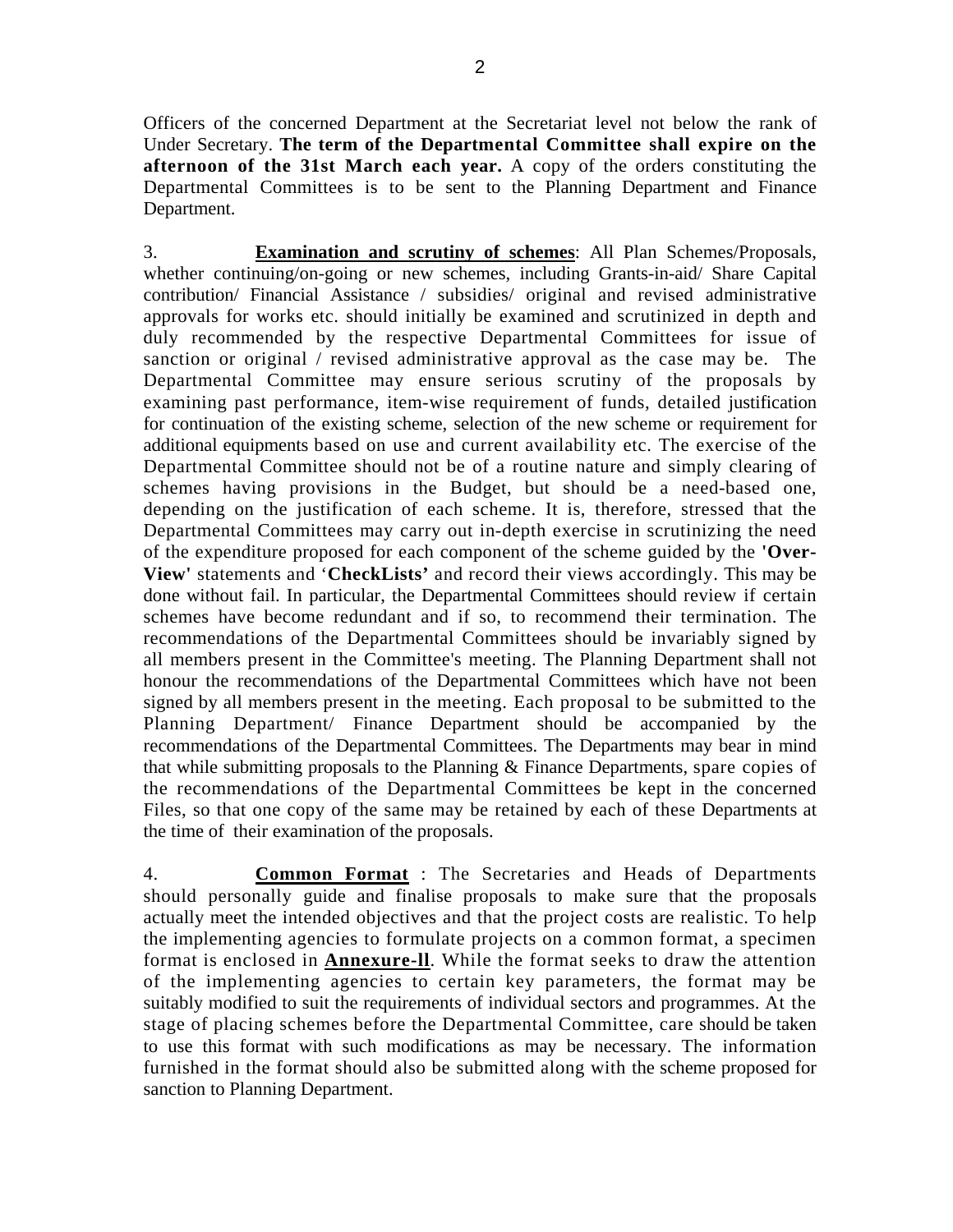5. **Plans, Estimates and Time Schedules**: The Plans and estimates of construction schemes like Roads, Bridges, Buildings, Embankments, Stadiums, Playgrounds, etc. should invariably be approved by the competent technical authority before submission to the Planning Department for scrutiny and approval. A number of Development Departments not having high level of technical Officers to approve their plans and estimates have constituted their respective Technical Boards to give technical clearance to their construction Schemes. The Departmental Committees of the Departments having Technical Boards may ensure that the plans and estimates in respect of Construction Schemes recommended by them for sanction have got the clearance of the Technical Board(s) concerned. The minutes of the Technical Board(s) containing their clearance in respect of the schemes should be signed by all members present in the Board's meeting and technical clearance not signed by all members of the Technical Boards present in the meeting will not be honoured by the Planning Department. In respect of the construction schemes implemented by the P.W.D./ P.H.E.D./ U.A.D./ M.G.C.C which have high level of technical Officers, the plans and estimates should be approved by these Departments/ Agencies themselves at the appropriate level and the approving authority should also sign in the plans, estimates, drawings etc. It is further stressed, that, **each construction scheme should have an approved Time Schedule and the span of such Time Schedule should not normally be more than 3 (three) years.** The Time Schedule should reflect both financial and physical aspects. A Specimen Time Schedule format is as at **Annexure-IX.**

6. **On-going / Continuing Schemes under the State Plan** : The Departmental Committee may clear continuing schemes under the State Plan which require annual clearance for sanction and implementation inclusive of all items of expenditure under the scheme under the existing Delegation of Financial Power Rules provided the continuing State Plan schemes are substantially in conformity with the original sanctioned schemes, subject to availability of budget provision during the year and subject to the expenditure **not exceeding 15(fifteen) percent of the actual expenditure incurred for the scheme during the preceding year**. The Departments may issue sanction and incur expenditure for such schemes within the above limit under intimation to Planning and Finance Departments. Any case of revised administrative approval should invariably be referred to Planning and Finance Departments. In case of requirements exceeding the above ceiling of 15(fifteen) percent, specific approval of Planning and Finance Departments will be necessary. The sanction for such schemes falling under this category should preferably be issued **within the 31st August** every year by the respective Departments. *In the case of sanction and disbursement of Salaries under the State Plan, the limit of 15(fifteen) percent will not apply but full powers are given to the Departments concerned through their Departmental Committee for sanction and disbursement subject to availability of budget provision during the year.*

7. **Creation of posts under Plan** : For creation of new posts under New/ On-going/Continuing Schemes, specific approval of Planning and Finance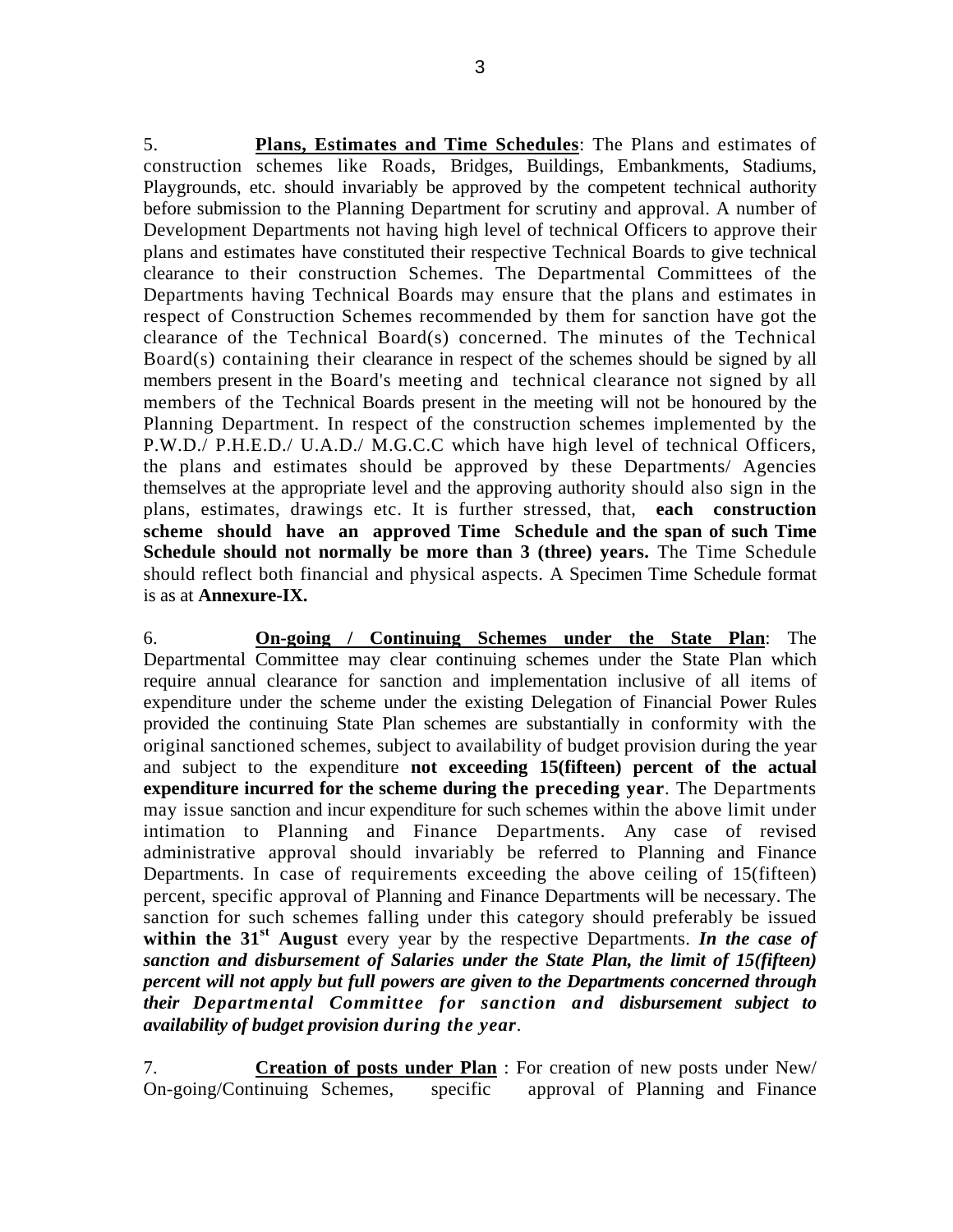Departments will be necessary. The Departmental Committee may critically examine these proposals and record their views. To facilitate an in-depth exercise to quantify these requirements, the Departments are advised to get the **'Organisational Chart'** and **'Over-View'** Statements prepared or updated immediately at the beginning of each financial year in respect of Establishment as per **Annexure-lll and IV** for satisfying themselves that the new posts are essential for implementation of the schemes which can not otherwise be implemented by redeployment of existing staff under other schemes. The schemes which do not make economic sense should be halted or deferred. The recommendations of the Departmental Committee may be invariably forwarded to the Planning Department.

8. **Office and residential buildings**: For construction of new office buildings/ residential quarters or for their renovation/ improvement under any category of plan schemes, specific approval of Planning and Finance Departments will be necessary. The Departmental Committee may critically examine these proposals and record their views. To facilitate an in-depth exercise to justify these requirements, the Departments are advised to get the **'Over-View'** Statements prepared or updated immediately at the beginning of each financial year in respect of their departmental buildings as per **Annexure- V** for satisfying themselves that these new buildings or the renovation / improvement of existing buildings are essential to facilitate implementation of the schemes which can not otherwise be implemented by using of existing buildings. The recommendations of the Departmental Committee may be invariably forwarded to the Planning Department. The construction of buildings for schemes which do not make economic sense should be halted.

9. **Vehicles and equipments** : For purchase / replacement of vehicles / equipments under New/ On-going/ Continuing Schemes, specific approval of Planning and Finance Departments will be necessary. The Departmental Committee may critically examine these proposals and record their views. To facilitate an in-depth exercise to justify these requirements, the Departments are advised to get the **'Over-View'** Statements prepared immediately at the beginning of each financial year in respect of Vehicles and Equipments as per **Annexure- VI** for satisfying themselves that these new vehicles / equipments etc. are essential for implementation of the schemes which can not otherwise be implemented by redeployment of existing vehicles / equipments under other schemes. The recommendations of the Departmental Committee may be invariably forwarded to the Planning Department. The purchase / replacement of vehicles / equipments for schemes which do not make economic sense should not be considered in any case.

10. **New Schemes and the Bank of Sanction**: All Development Departments may bear in mind, that, taking up of new schemes should be within the visible availability of plan funds during the time schedule of implementation of the schemes and that by taking up such new schemes the time schedule of completion of ongoing / continuing schemes should not be affected, since adequate thrust and provision of funds should be given to on-going / continuing schemes for their timely completion so as to ensure accrual of benefits at the earliest. *It may particularly be borne in mind that for*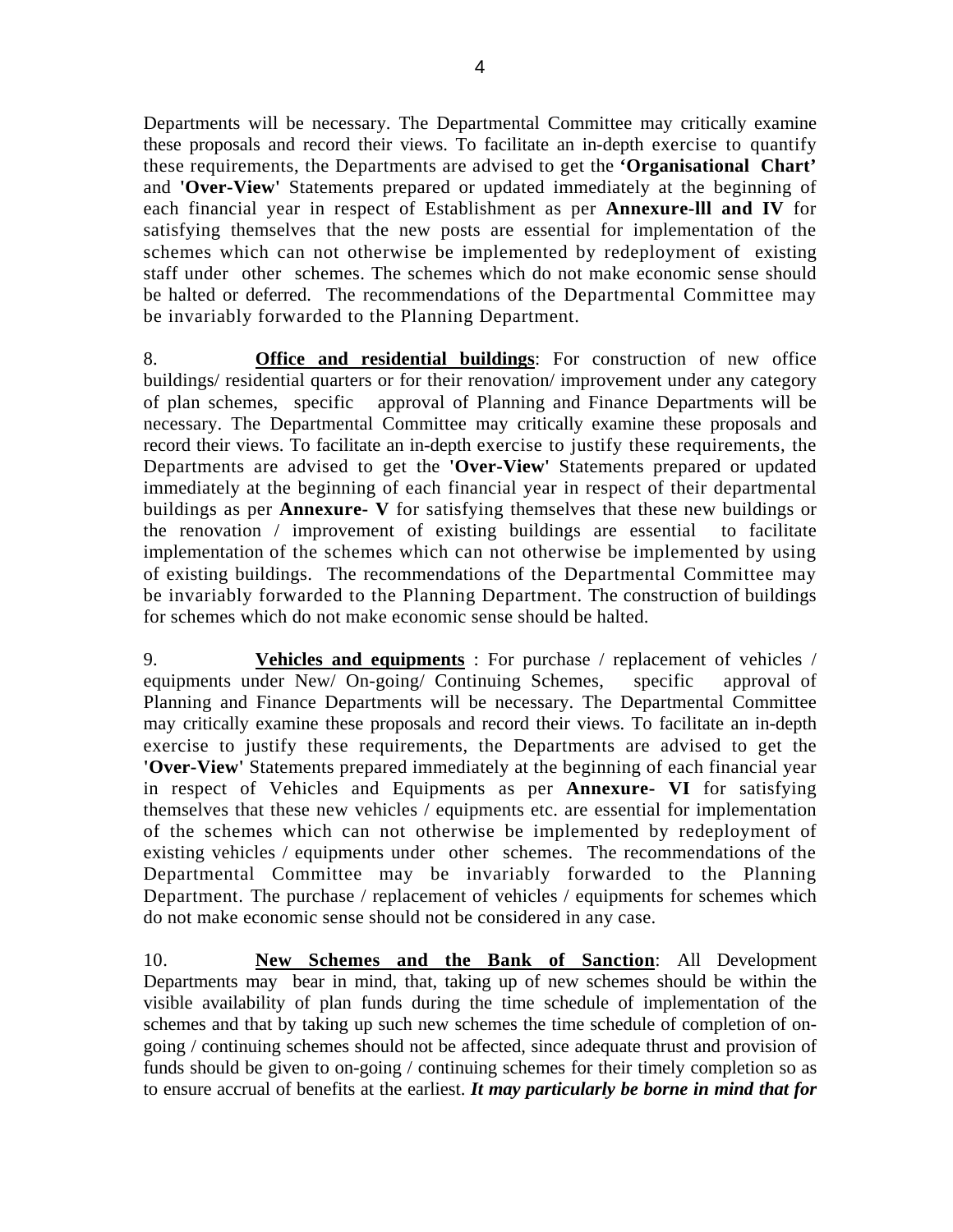*schemes involving capital nature of works, the total bank of sanction of on-going schemes and new schemes proposed to be sanctioned should not exceed 3(three) times the plan funds actually available for the such schemes during the year.* It is only after taking serious consideration of this aspect that the Departments may process new scheme proposals through the mechanism of the Departmental Committee. Token provisions for schemes in the Budget should be avoided. Only those new schemes/projects which show promise of high returns and which can be completed in a short time or which can lend support and significantly enhance benefits to the existing assets, or schemes for creation of new productive assets with potentials to generate income and employment in the short and long term may be considered.

(a). While submitting the proposals for sanction of **new schemes**, the Departments may indicate **whether the scheme is a State level Scheme or a District level Scheme. In case the scheme is a District Level Scheme, it may be specifically mentioned as to whether the same had been duly recommended by the concerned District Planning and Development Council.** If so, reference to such recommendations is also to be made. If not, reasons for taking up the proposal without the concerned District Planning and Development Council's recommendations must be clearly stated .

(b). All proposals for **New Schemes** are to be processed through the mechanism of the Departmental Committees and referred to Planning Department on or before the **31st October each year.**

11. **Grant –in-aid Rules/ Subsidy Rules** : All Development Departments should frame Grant-in-Aid Rules/ Subsidy Rules in respect of the Grant-in-Aid Schemes/Subsidy Schemes administered or implemented by them which may be followed only after obtaining the approval of Planning Department and Finance Department. Wherever Rules have not been framed and approved by Planning Department and Finance Department, the Development Departments should submit the proposals for sanction of Grant-in-Aid/Subsidy to Planning Department and Finance Department along with the recommendations of the Departmental Committee.

12. **Centrally Sponsored Schemes :** All Development Departments shall consult the Planning Department before submission of any new proposals under the Centrally Sponsored schemes to the Govt. of India. After the Government of India conveyed their approval and released the funds to the State's exchequer, the concerned Department is required to processed promptly through the mechanism of the Departmental Committee and consult Planning Department for issue of the original Administrative Approval in respect of capital works and for the issue of the first sanction only in respect of the schemes falling under the revenue type of expenditure. Seeking the revalidation of the Govt. of India's sanction in respect of schemes sanctioned by them in the preceding years will be required only in cases where the Govt. of India specifically reflects such conditions in their sanctioning letter. In respect of the capital works, once the Administrative Approval are issued, these schemes/ projects become on-going schemes and the concerned Departments may continue implementation on their own, as per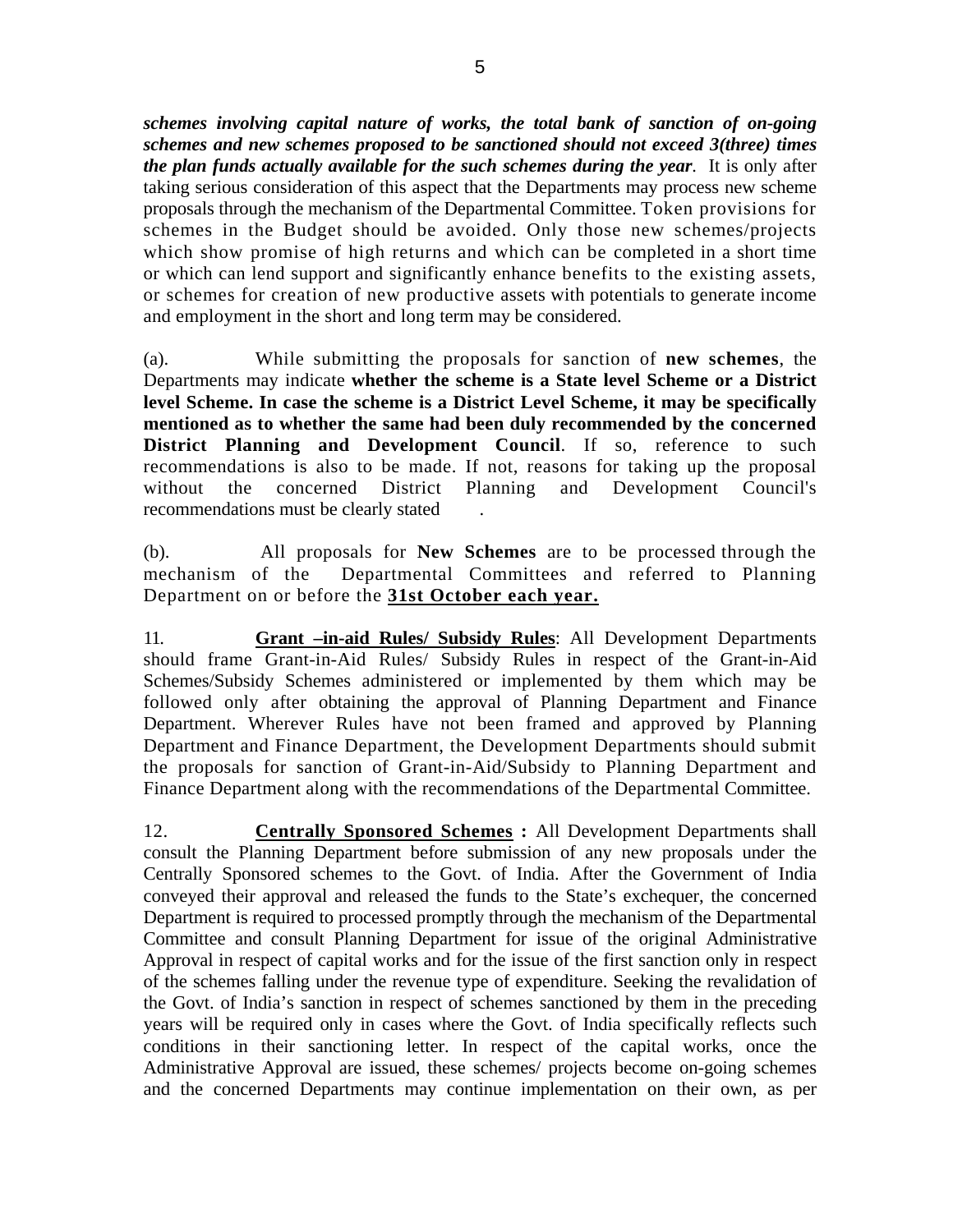availability of funds. Further reference to the Planning Department will be required only in the case of revision of cost and the need to issue revised Administrative Approval. For the Centrally Sponsored Schemes which are of the revenue type of expenditure, once the first sanction is issued with the approval of Planning and Finance Departments, these become continuing schemes and the concerned Departments may make budget provision from year to year in consultation with Finance Department and issue successive sanction on their own depending on the release of funds by the Government of India.

(a) **Central Share of Centrally Sponsored Schemes** :- Full powers are provided to the Departments for the sanction and release of the Central Share of funds in respect to the on-going/ continuing schemes under the Centrally Sponsored Schemes subject to availability of budget provision and subject to release of funds by the Government of India.

(b) **State Share of Centrally Sponsored Schemes** :- In the case of the matching State's share of the on-going/ continuing Centrally Sponsored Schemes, the Departments are also fully empowered to sanction and incur expenditure subject to the condition that the corresponding Central Share has actually been released by the Government of India and that there is sufficient budget provision for the State's share.

13. **Central Sector Schemes** : The Central Sector schemes are funded by the Govt. of India on 100 percent basis and they do not involve any State's share of expenditure. As such, the issue of administrative sanctions/ administrative approvals may be required only in the case of central funds which are transferred to the State's exchequer and reflected in the State's Budget. Regarding the sanction of **new Central Sector Schemes** the same procedure of processing through the Departmental Committee as in the case of the Centrally Sponsored Schemes should be followed for seeking the clearance of Planning and Finance Departments. For the sanction and release of funds under the on-going / continuing Central Sector schemes, further clearance of Planning Department will not be required and the concerned Departments are empowered to continue implementation, issue the sanction wherever necessary and incur the expenditure on the schemes subject to the actual release of funds by the Govt. of India and subject to availability of budget provision. However, for any case requiring revised sanction / revised administrative approval due to cost escalation or other reasons, the clearance of Planning & Finance Departments should be obtained.

14. **N. E. C. Regional Schemes** : All schemes/ proposals under the NEC Regional Schemes have to be submitted to the North Eastern Council Secretariat through the Planning Department which is the nodal Department. As of now, the North Eastern Council releases 90 percent only of the funds for the schemes/projects approved by them and the rest will have to be borne by the State Govt. The schemes approved by the North Eastern Council have also to be processed through the mechanism of the Departmental Committee for issue of new sanctions/ original and revised administrative approvals and the clearance of Planning and Finance Departments are also to be obtained. For sanction, implementation and incurring of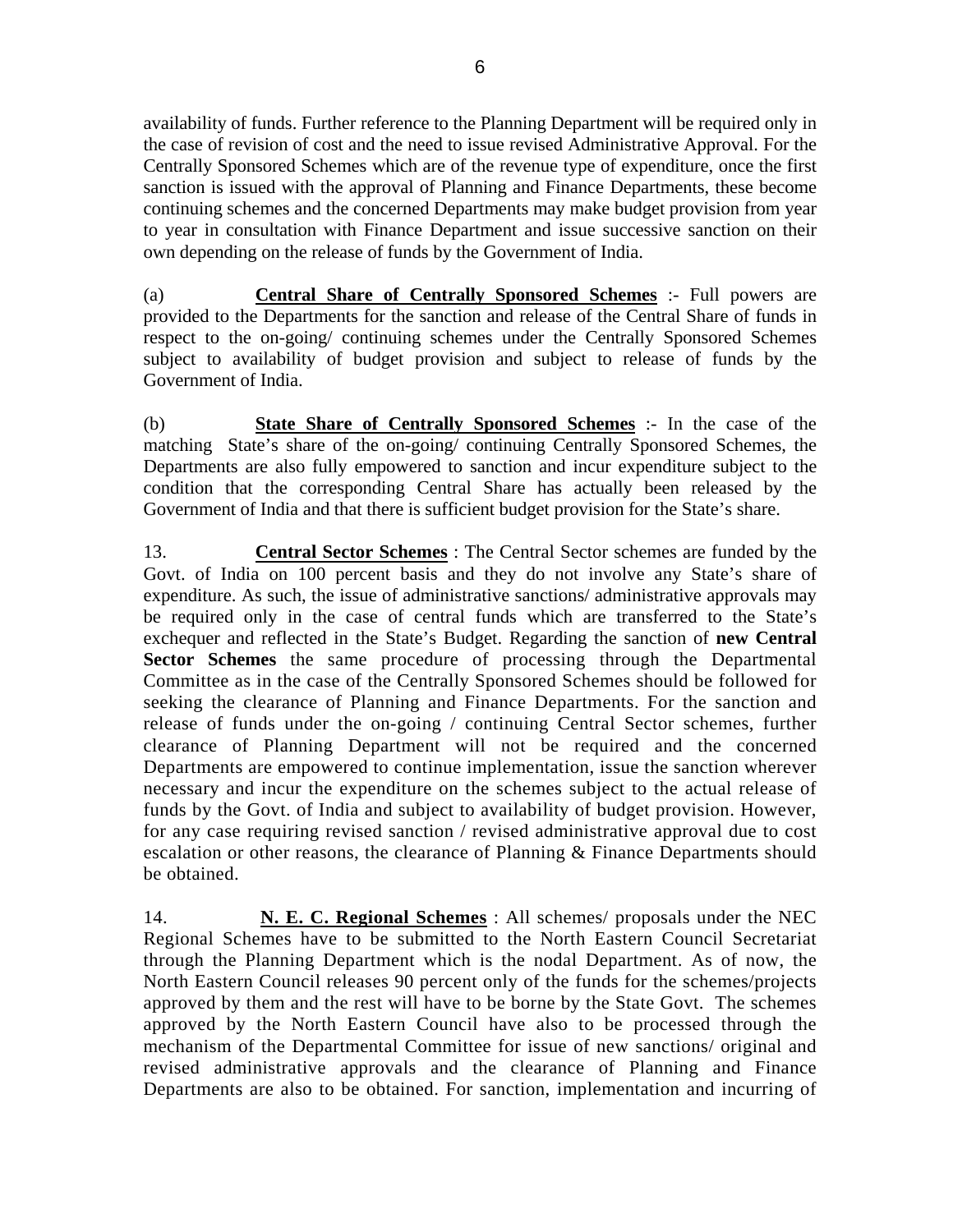expenditure in respect of on-going/ continuing schemes within the approved parameters, the Departments are empowered to do so subject to actual release of funds by the NEC and subject to availability of budget provision and observance of LOA/LOC instructions issued by Finance Department from time to time. However, for the sanction and release of the State's share to the NEC schemes, specific approval of Finance Department must be obtained and the Planning Department be kept informed. **It may be particularly noted that the State's share in respect of the NEC schemes/projects of autonomous bodies or Govt. aided or private institutions or NGOs should be provided by the autonomous bodies or Govt.** 

**aided or private institutions or NGOs themselves .**

15. **Schemes under the Non Lapsable Central Pool of Resources (NLCPR)** : All schemes/ proposals under the **Non Lapsable Central Pool of Resources (NLCPR)** have to be submitted to the Ministry of Development of North Eastern Region through the Planning Department which is the nodal Department for the same. As of now, the Ministry of DONER releases 90 percent only of the funds for the schemes/projects they approved under NLCPR and the rest will have to be borne by the State Govt. On receipt of the sanction and release of funds from the Ministry of DONER in respect of NLCPR projects, the Planning Department issues prompt advice to the concerned Department(s) to process for administrative sanction and to implement the project without any delay in consultation with Finance Department The schemes approved by the Ministry of DONER and duly communicated and advised by the Planning Department have also to be processed by the concerned Departments for issue of administrative approvals through the mechanism of the Departmental Committee and the clearance of Finance Departments should also to be obtained. For sanction, implementation and incurring of expenditure in respect of ongoing/ continuing schemes within the approved parameters, the Departments are empowered to do so subject to actual release of funds by the Ministry of DONER and subject to availability of budget provision. However, for the sanction and release of the State's share of NLCPR schemes/ projects, specific approval of Finance Department must be obtained and the Planning Department be kept informed. **It may be particularly noted that the State's share in respect of the NLCPR projects of autonomous bodies or Govt. aided or private institutions or NGOs should be provided by the autonomous bodies or Govt. aided or private institutions or NGOs themselves .**

16. **Scholarships** – Full powers are entrusted to the Departments for sanction and disbursements of any type of approved scholarships or stipends under the State Plan/ Centrally Sponsored Schemes/ N.E.C. Schemes subject to availability of funds and budget provision.

17. **I/D Note in Files containing proposals submitted to Planning Department** : All Development Departments may note that while submitting proposals to Planning Department their I/D Note made in the File containing the proposal should reflect the purpose and objectives of the schemes including financial implications and actual fund provisions available in the Budget for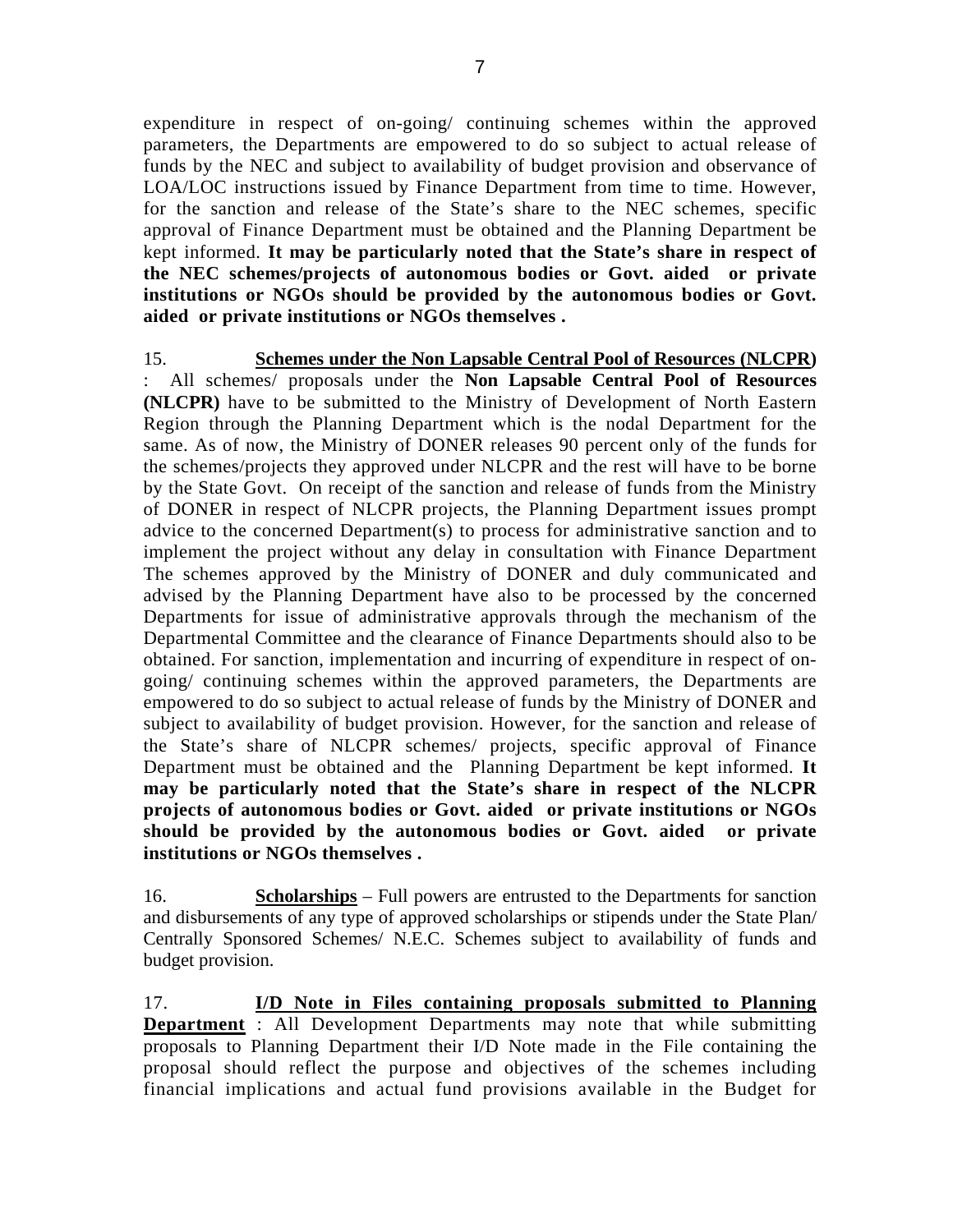implementing the scheme during the financial year. Hence, it is emphasized that a self-contained note in duplicate be accompanied with the proposals, highlighting the physical and financial aspects and other essential information relating to the scheme to facilitate quick scrutiny and disposal of the scheme by Planning Department. It may also be noted that proposals/schemes without the accompanying Note may not be honoured by the Planning Department.

18. **Re-appropriation proposals** : All proposals requiring diversion or reappropriation of plan funds from one District to another or from one scheme to another will require Planning Department's clearance as well as concurrence of Finance Department after the same have been cleared by the Departmental Committee and approved by the Minister of the concerned Department. It may be noted that proposal for diversion or re-appropriation of Plan funds should also be accompanied with a self-contained note (in duplicate) clearly clarifying reasons for non-requirement of fund in respect of the scheme from which diversion/re-appropriation is proposed and adequate justification diversion/re-appropriation to another scheme is to be made. The following information are also to be furnished (in duplicate) with regard to the scheme to which diversion/ re-appropriation is proposed :-

- (i) Year of concurrence of Planning and Finance Departments of the schemes to which and from which diversion/re-appropriation of funds is proposed.
- (ii) Date of issue of A/A or sanction with estimated amount of the schemes.
- (iii) Expenditure incurred upto date on the scheme.
- (iv) Current Year's provision made in the Budget for the scheme.
- (v) Up-to-date total plan expenditure incurred by the Department against the approved outlay for the year.
- (vi) Generally no diversion/ re-appropriation should be made from the Loan and EAP Component of any scheme. However, consequent on the revision of Annual Plans during the later part of the year based on more realistic assessment of the inflow of plan resources, **diversion/ re-appropriation from the Loan and E.A.P. Components could be proposed to the Finance Department only with the prior and specific approval of Planning Department**.

19. **Involvement of FAs/FAOs**: It should be noted that the FAs /FAOs of the Department(s) should be involved right from the time of preparation of the detailed Plan Budget of the Department(s) and that their advice in respect of every proposal on Plan schemes/proposals is mandatory and in case of difference of opinion between the Administrative Department/ Head of Department and the Finance Officers, the matter should be referred to Finance Department for decision.

20. **Nature of examination and scrutiny in the Planning Department**: It may be stated that the examination and scrutiny in the Planning Department is mainly of an economic nature. Technically it is for the Department concerned to satisfy itself about the feasibility of the proposal. As regards the economic aspects of the proposal, the Planning Department generally studies the following points :-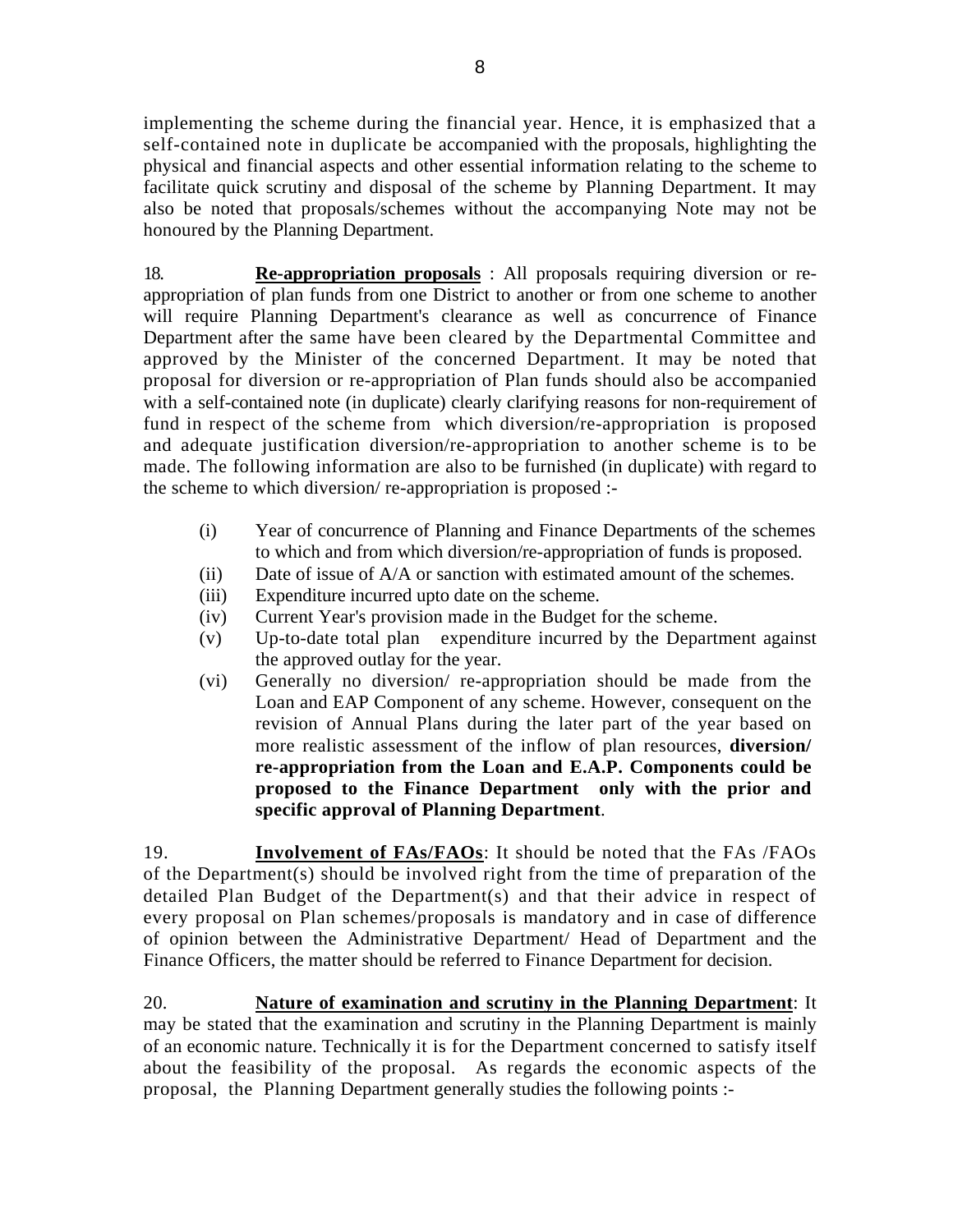- (a) How the schemes contribute to the overall Scheme and the objectivesthe State Plan? To assess this, it is necessary to. Consider the contribution of the Scheme along with the departmental Plan as a whole to the overall State Plan objectives. Only against this backdrop can tile utility of the individual scheme or proposal be assessed.
- (b) Whether a proper perspective has been visualized in respect of the schemes/projects and whether the schemes/projects have been drawn up in its totality along with indication of the Time Schedule and the phases of their implementation.
- (c) Whether the utilisation of scarce resources like financial resources, skilled manpower and scarce materials is being done in the most economical manner? This would mean either achieving the state objectives through the use of a lesser amount of the above resources or achieving higher physical targets with the use of the same resources. It is for this reason that the Planning Department goes into the question of additional staff, equipments, grants-in-aid, subsidies, revision of costs etc. very carefully.
- (d) Whether the implementation of the schemes/projects is being managed, properly so as to avoid unnecessary delay, time over-run and cost escalation.

*The above considerations imply that there has to be a convergence between plan objectives set in broad terms in the Plan document and departmental objectives which, wherever possible, are to be quantified into physical targets*.

21. **Prompt clearance of Plan schemes and their effective implementation**: As Government attached high priority to timely and prompt clearance of Plan schemes and their effective implementation, the Departments are advised to commence the work of the Departmental Committee immediately at the beginning of each financial year and to adhere to time schedule indicated in the following. In case of any difficulty, the Departments are free to seek clarification/assistance from the Planning Department.

22. **Time Schedule for submission of proposals** : The time schedule for submission of Plan proposals to the Planning Department during each financial year and the formats in which the information in respect- of the proposals are required to be furnished are indicated below :-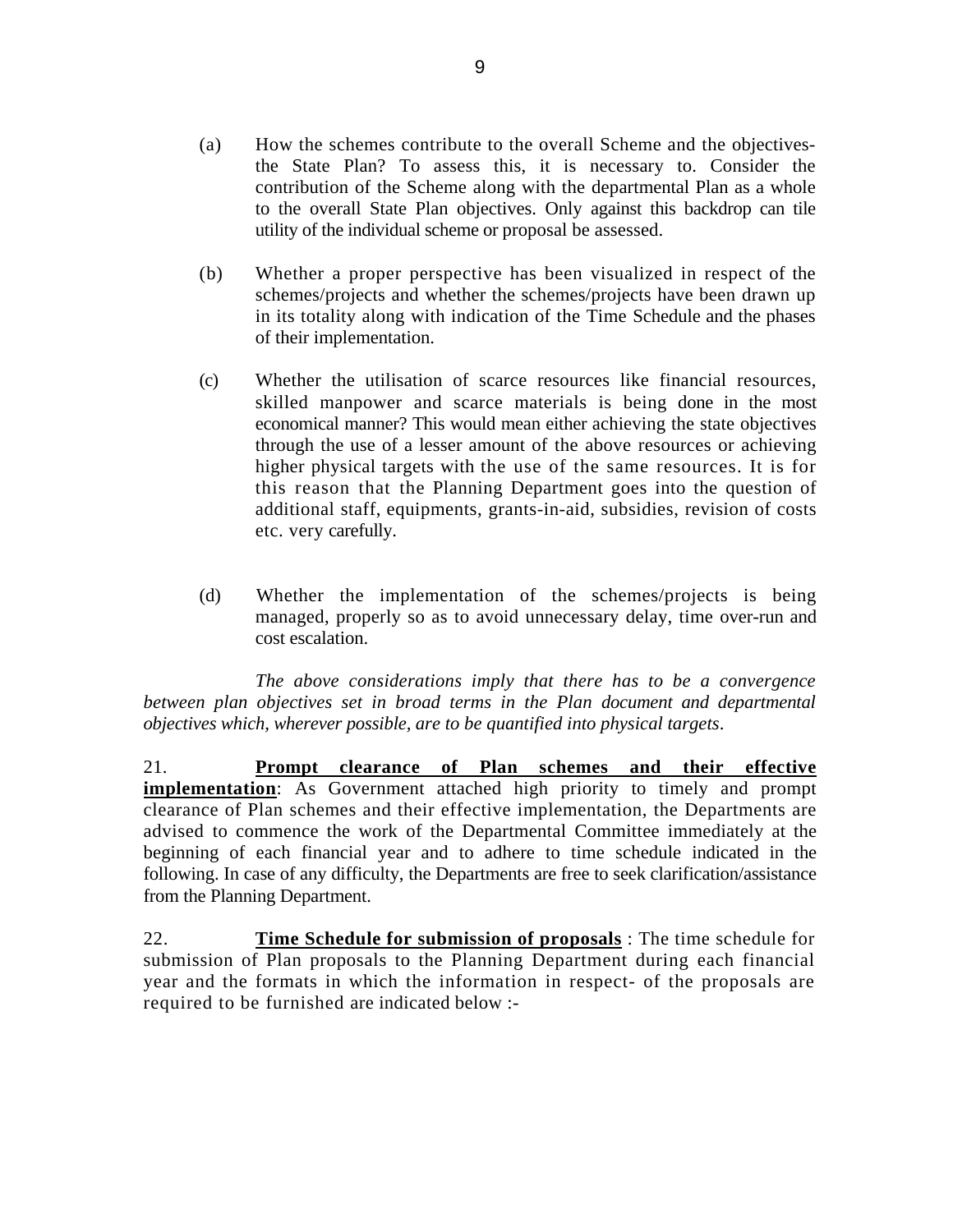## **I. Continuing/On-going State Plan Schemes :-**

The sanction in respect of Continuing/On-going schemes under the State Plan as per para - 6 above may be issued by the respective Departments themselves under the Delegation of Financial Power Rules after the examination of the Departmental Committees. The sanction of these categories of schemes should be completed preferably within the **31st August** each year and the list of such schemes with relevant details like sanctioned amount, budget provision available, etc. should be furnished to Planning and Finance Departments in a format as at **Annexure -I** so as to reach these Departments at the latest by the **10th September** each year.

#### **II. New Schemes/Revised A/As under the State Plan :-**

The schemes under these categories should be submitted to the Planning Department within the **31st October each year** with the recommendations of the Departmental Committee. The proposals of these categories of schemes should be accompanied by the information to be furnished in the format as at **Annexure - II.** in respect of schemes for the construction of buildings, like office buildings and quarters, information in the format as at **Annexure - VI** should also be furnished in addition to **Annexure - II.**

# **III. Creation of Posts :-**

All proposals for creation of posts should be accompanied by information to be furnished as per formats at **Annexures - II, III and IV** and should be submitted to the Planning Department within the **30th November** each year after the recommendation of the Departmental Committee.

### **IV. Purchase of vehicles/machineries/equipments:-**

AII proposals for purchase of vehicles/machineries/equipments, etc. including replacement thereof should be submitted to the Planning Department within the **30<sup>th</sup> November** each year with the recommendations of the Departmental Committee. The proposals should be accompanied by information to be furnished as per formats at **Annexures - II and V**.

# **V. Centrally Sponsored /Central Sector / N. E. C. / N.L.C.P.R. Schemes :-**

*No date is fixed for submission of these categories of schemes in respect of the Central's / N.E.C's share of funds. However, the Departments are advised to take prompt action and to submit their proposasl within 10(ten) days from the date of release of the funds by the Govt. of India/ NEC.* However, in respect of the State's Share of funds the proposals should be submitted to the Planning Department with the recommendations of, the Departmental Committee. The proposals for Centrally Sponsored / Central Sector/ N.E.C./ N.L.C.P.R. Schemes should be accompanied by information furnished in the formats as at **Annexures - II and VII.** *In respect of N.E.C./ N.L.C.P.R. Schemes, only Annexure - II is essential.*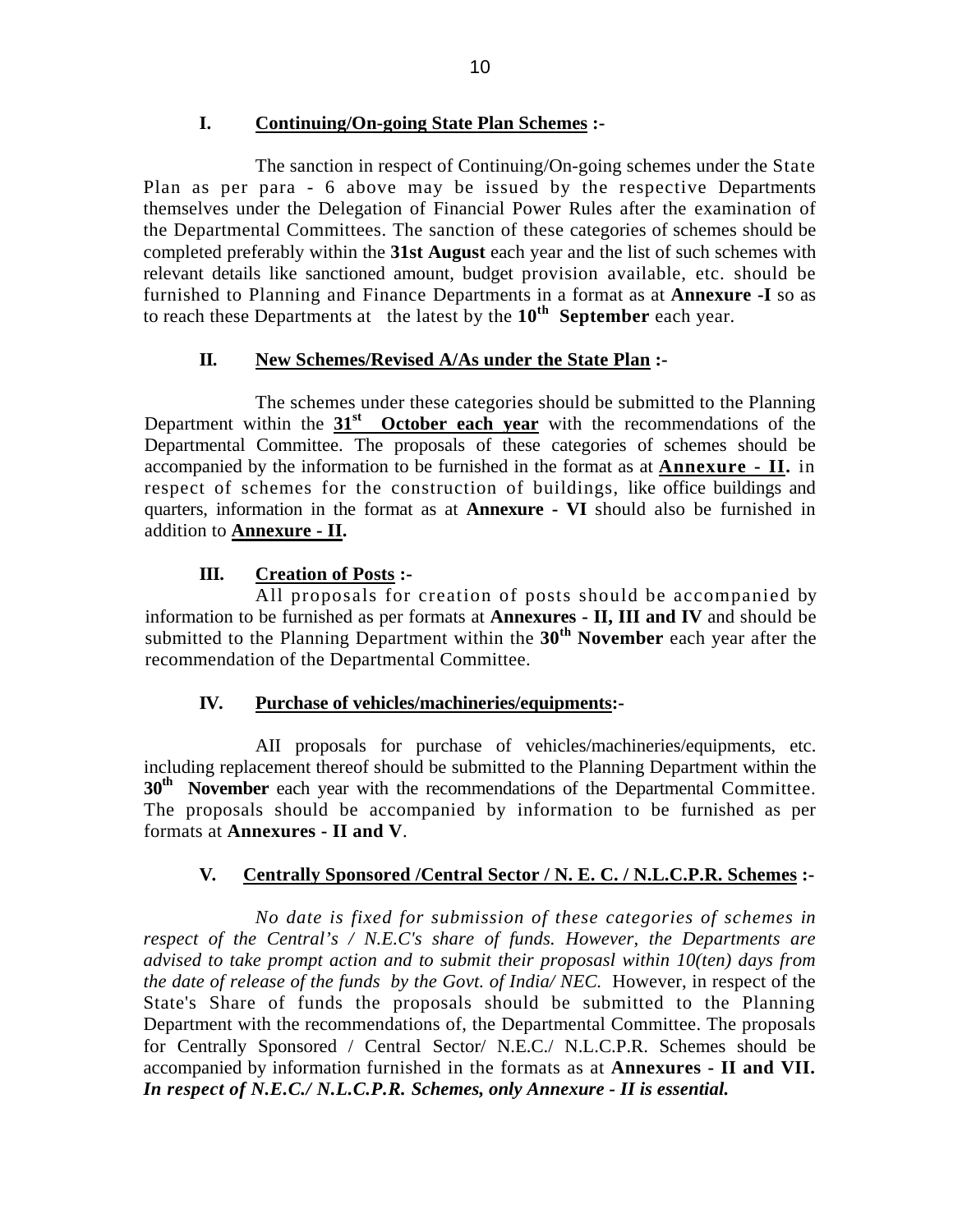#### VI. Diversion/Re-appropriation of Funds:-

All proposals for diversion or re-appropriation of funds should be submitted to Planning Department within the 31st January each year after attending to points in para-18 (i) to (vi) after the recommendations of the Departmental Committee.

#### 23. **Checklists:-**

Suggestive checklists to guide the Departments in preparing the proposals for sanction of different categories of Plan schemes are indicated at **Annexure - VIII.** These checklists may be looked into by the Departmental Officers and also by the Departmental Committees while examining and recommending the proposals to the Planning Department. However, these checklists are not exhaustive and the concerned Departments may add to or improve the same for the best interest of the Schemes/Projects. It may be noted that all the checklists as indicated are not required to be submitted with all proposals submitted to Planning Department, but only those checklists which are relevant to the proposal, eg. checklist on vehicles need not be sent when the proposal relates to sanction of posts.

#### 24. Minister's approval to the schemes :

All Departments are advised that approval of Minister-in-charge is essential in respect of any scheme to be submitted to Planning Department the cost of which is Rs.7.00 Lakhs and above. However, the Departments may seek the approval of concerned Minister for schemes with costs of below Rs.7.00 **Lakhs** also if considered essential. In the case of diversion or reappropriation of funds, the approval of Minister-in-charge is to be obtained first before submission to Planning Department.

The receipt of this communication may kindly be acknowledged

Yours faithfully,

 $(W.M.S. \; \text{Partial})$ Chief Secretary to the Government of Meghalaya, Shillong.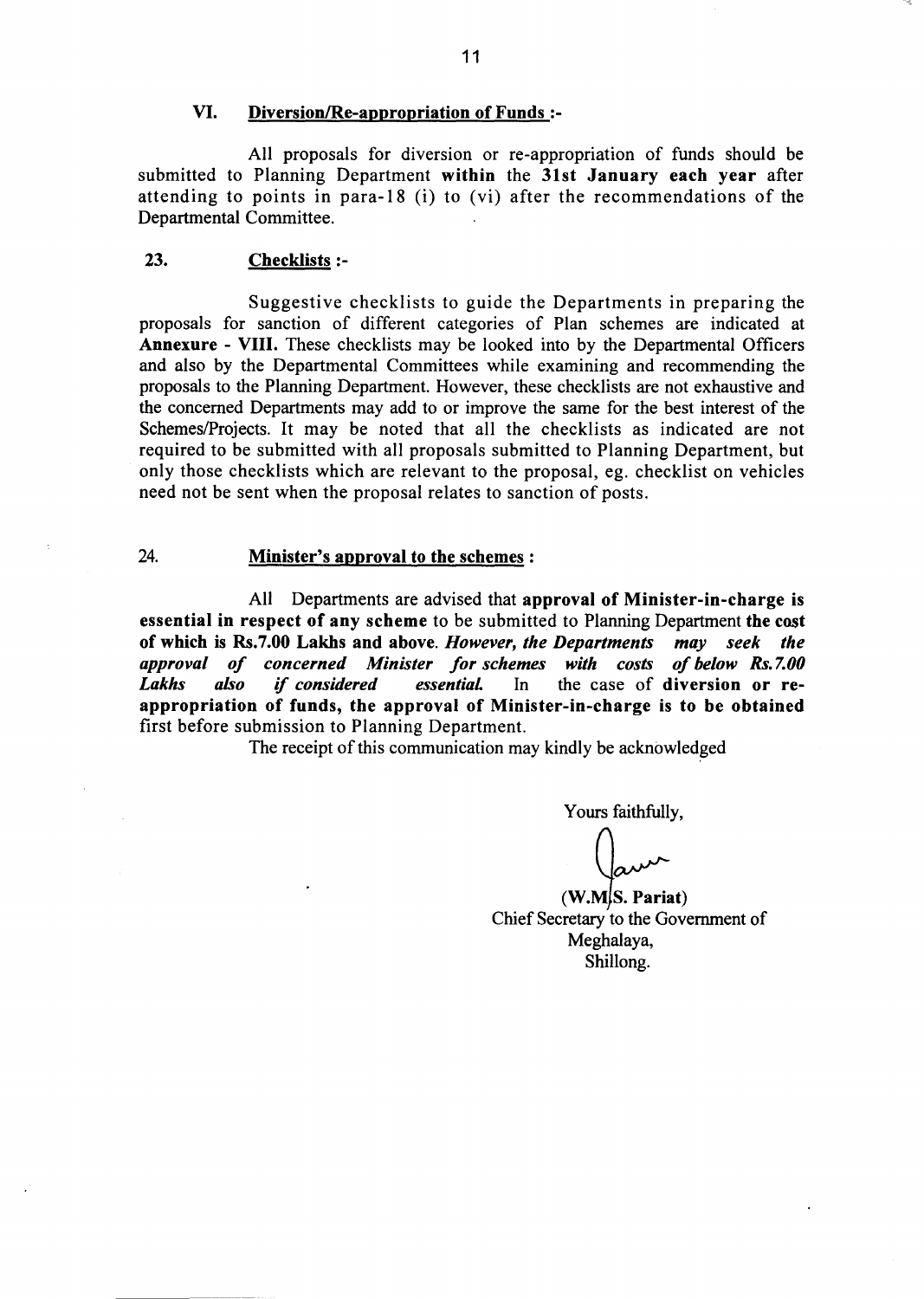#### Memo No. PLR.35/97/103-A

### Dated Shillong, the 26<sup>th</sup> October, 2010.

Copy forwarded to :-

- The Private Secretary to the Chief Minister, Meghalaya for favour of information of  $\mathbf{1}$ . the Chief Minister.
- $2.$ of the Minister/Minister of State.
- 3. Secretary.
- The Agricultural Production Commissioner, Meghalaya for favour of information.  $4.$
- $5<sup>1</sup>$ Personnel & A.R  $(A)$  Personnel & A.R.  $(B)$  / Law Department for information and necessary action.
- 6 Finance (EC-I) Department/ Finance (EC-II) Department/ Finance (B) Department/ Finance (EA) Department / Finance (E) Department / Finance (AF) Department for information and necessary action.
- 7 Programme Implementation & Evaluation Department for information and necessary action.
- All Deputy Commissioners for information and necessary action. 8.
- 9. The Joint Secretary/ Deputy Secretary/ Under Secretary, Planning Department for necessary action.
- 10. All District Planning Officers for information and necessary action.
- 11. All Financial Advisers/ Financial Account Officers / Planning Officers of Departments for information and necessary action
- 12. The Special Officer & Ex-officio Under Secretary, Meghalaya State Planning Board for information.
- 13. All Planning Officers/Research Officers/Assistant Research Officers/Research Assistants, Planning Department for necessary action.
- 14. Guard File of Planning Department.

By order etc.

 $m$ 

TH. B. Dkhar) Officer On Special Duty & ex-officio Secretary to the Government of Meghalaya, Planning Department.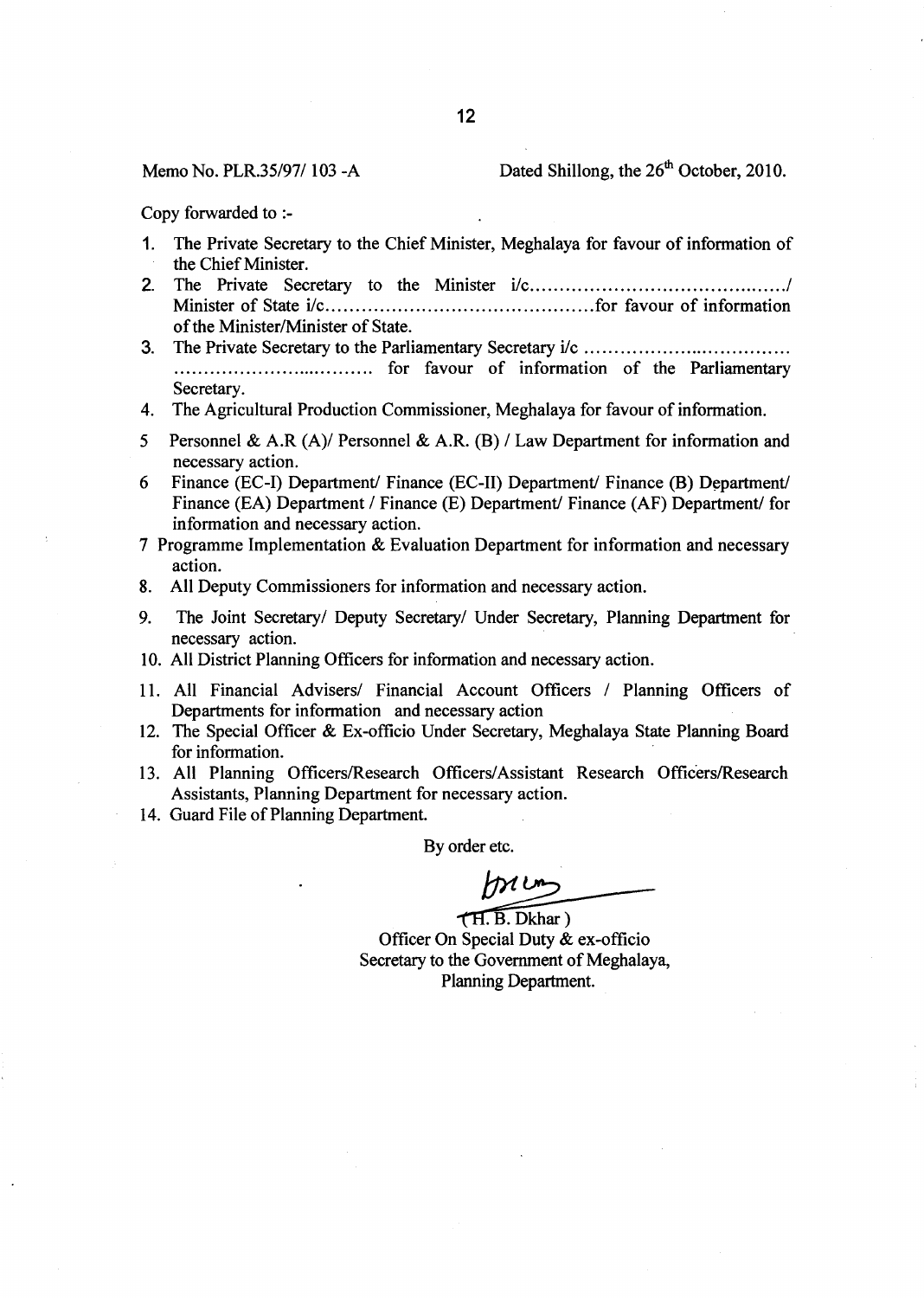# **ANNEXURE - I**

# **STATE PLAN SCHEMES INCLUDING SALARIES, OFFICE EXPENSES ETC. SANCTIONED BY THE DEPARTMENT UNDER DELEGATION OF FINANCIAL POWER RULES DURING THE YEAR ……………….**

Name of the department ……………………………………………..…

|            |                    |                                        |                                            | (Rs. in lakhs) |
|------------|--------------------|----------------------------------------|--------------------------------------------|----------------|
| SI.<br>No. | Name of the Scheme | Budget provision<br>during the<br>vear | Amount<br>sanctioned under<br>D.F.P. Rules | Remarks        |
|            |                    |                                        |                                            |                |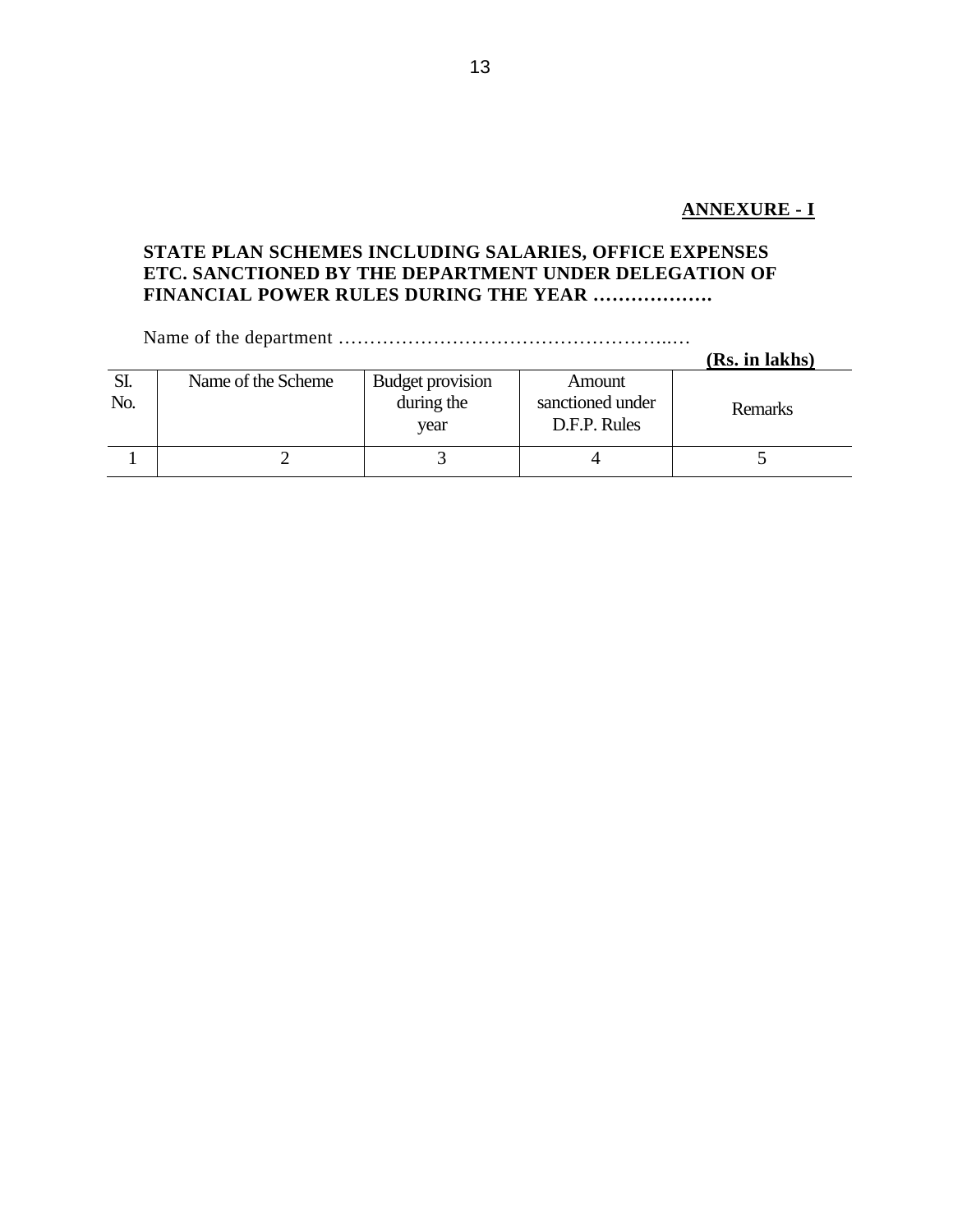## **ANNEXURE – II**

# **GENERAL FORMAT FOR SUBMISSION OF DIFFERENT CATEGORIES OF PLAN SCHEMES TO PLANNING DEPARTMENT:**

Department/ Sector : ......................................................................

1. Title of the Scheme (Indicate whether State Plan / Centrally Sponsored / Central Sector / N.E.C./N.L.C.P.R. Schemes):

### 2. Budget Provision :

- during the year ..............................Page No ........................... Volume ......................
- (a) Head of Account..........................................…………………..........................
- (b) Amount provided Rs............................................ lakhs
- (c) New/Continuing Scheme ............................................................ .........................
- (d) If continuing scheme, sanction letter & date and amount (in the preceding year).
- (e) If the proposal is for Revised Administrative Approval, copy of the original Administrative Approval should be enclosed.
- 3. State whether State level/District level scheme –
- 4. Objectives of the scheme (200-250 words) :
- 5. Cost components of the scheme :
	- (a) Manpower (Salaries/TA etc).
	- (b) Office expenses (Stationery/telephones etc.)
	- (c) POL/Maintenance of vehicles
	- (d) Buildings (Construction/Improvement/Renovation)
	- (e) Land (Cost of acquisition etc.)
	- (f) Materials required and cost
	- (g) Wages (of casual/temporary labour etc.)
	- (h) Equipment
	- (i) Subsidy/grant-in-aid etc.
	- (j) Other elements (specify details).
- 6. Performance in preceding years. (Indicate impact/response to the scheme).
- 7. Has the scheme been evaluated by any external agency? If so, what were the findings?
- 8. If the scheme is a centrally sponsored or central sector scheme; the central share of funds received in full or part may be indicated along with copies of relevant sanctioning letters issued by the Government of India. If the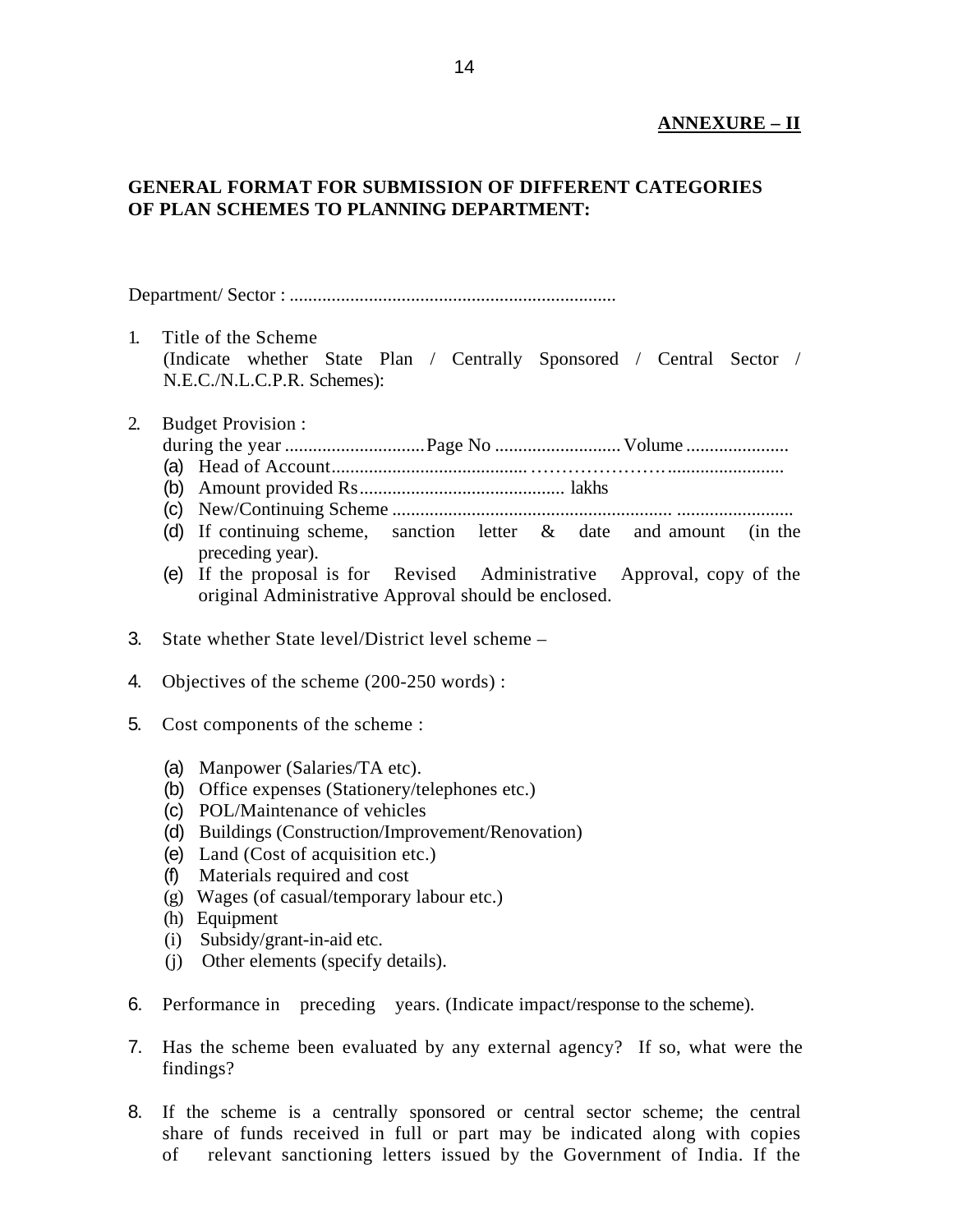sanction lapsed, whether it has been revalidated during the year of submission of the proposal to Planning Department? Copies of revalidation letter to be enclosed.

- 9. If the scheme is an N.E.C. regional scheme or N.L.C.P.R scheme, whether funds have been received from the N.E.C. or the Ministry of DONER ? Copies of the sanctioning letter from the N.E.C. / Ministry of DONER be enclosed.
- 10. Linkage with other schemes.
- 11. Loan component, if any.

12. Vehicles. (If there is a proposal for purchase of new vehicles, please add an inventory of existing vehicles).

N. B. For all types of construction works like Roads, Bridges, Buildings, Embankments, Stadiums, Playgrounds etc. a Time Schedule as per specimen format at **Annexure – IX** should also be invariably enclosed.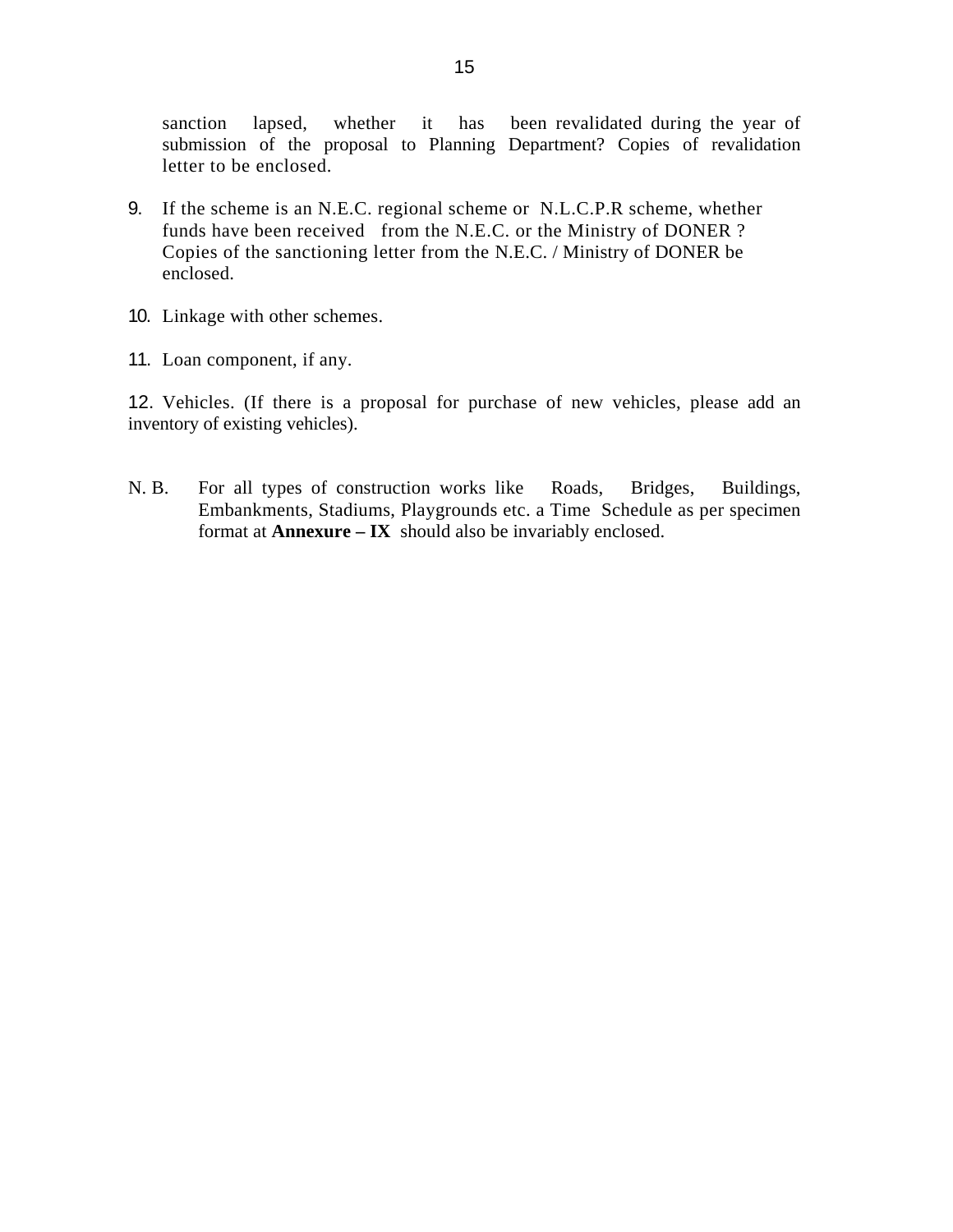# **ANNEXURE - III**

# **ORGANISATION CHART**



Department/Agency ………………………………………………………..

# **(S T A T E L E V E L)**



(Please include all categories of manpower-technical, administrative, finance/account, clerical, drivers, cleaners and other supporting elements).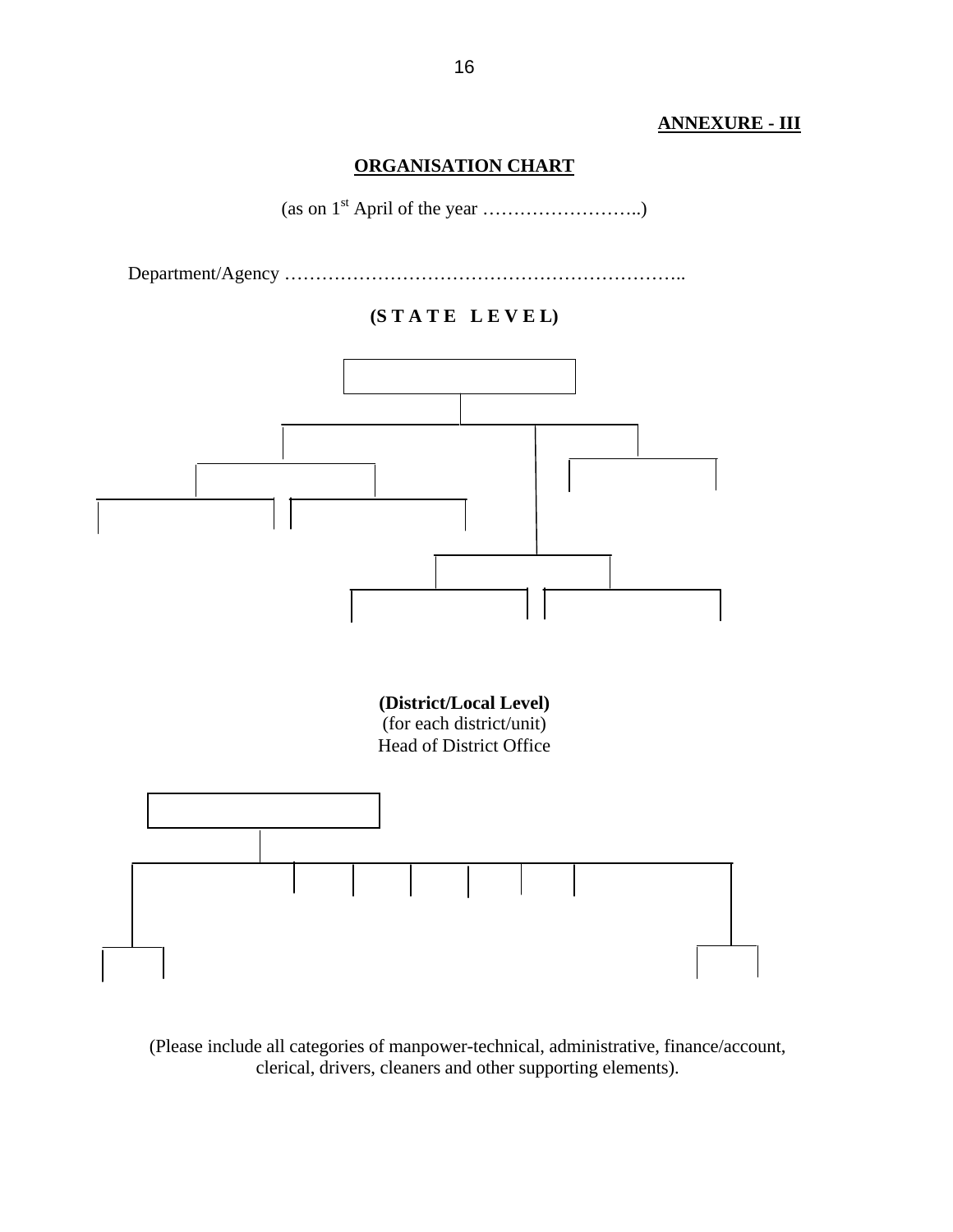# **ANNEXURE - IV**

## **Overview Statement - Establishment**

| <b>Particulars</b><br>of Posts. | No. existed<br>at the end of March |          |       |      | No. of posts vacant<br>at the end of March | Posts proposed<br>$during. \dots \dots$<br>under Plan |     |                        |
|---------------------------------|------------------------------------|----------|-------|------|--------------------------------------------|-------------------------------------------------------|-----|------------------------|
|                                 | Plan                               | Non-Plan | Total | Plan | Non-Plan                                   | Total                                                 | No. | Expenditure<br>thereof |
|                                 |                                    |          | 4     |      | 6                                          |                                                       | 8   |                        |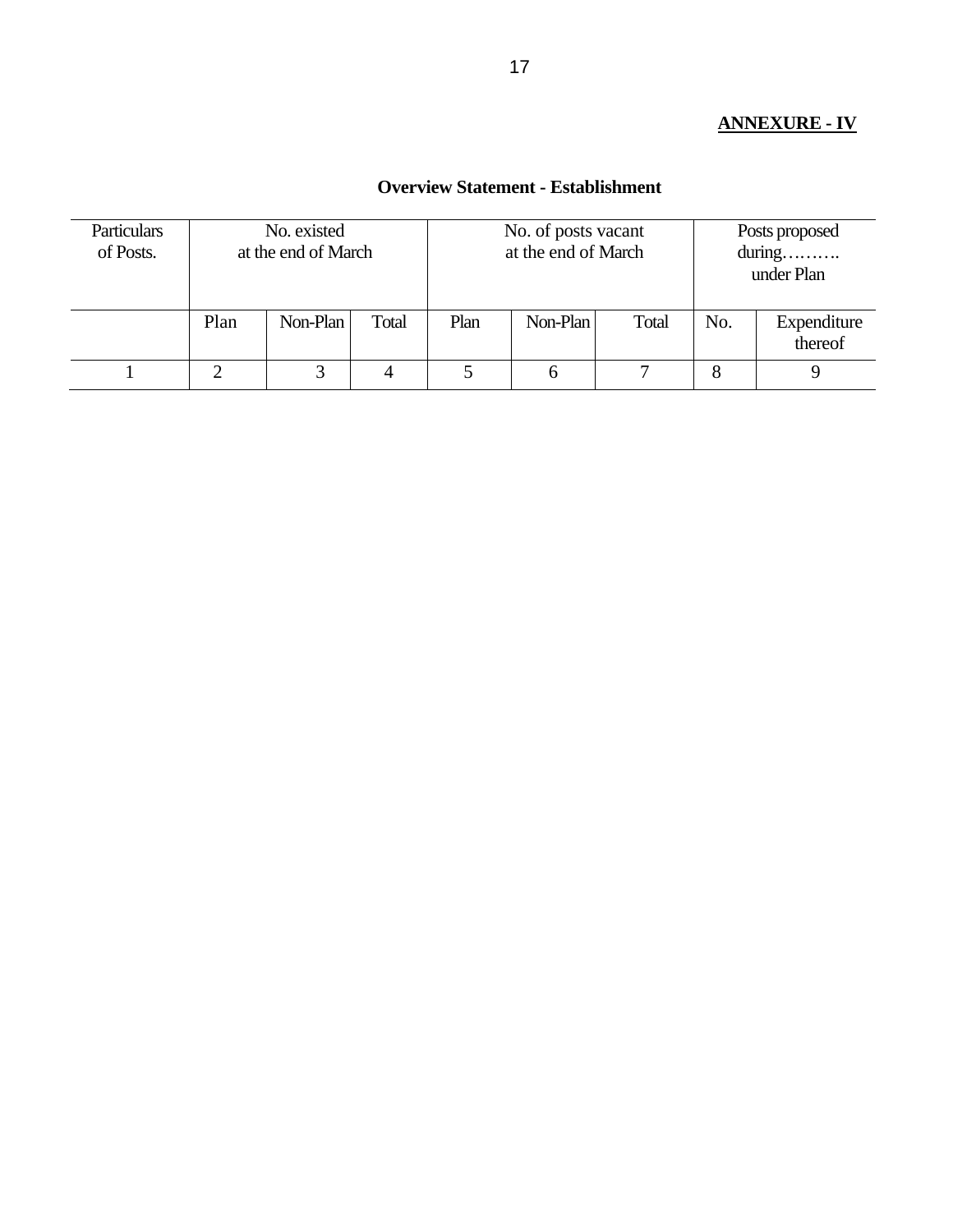# **ANNEXURE - V**

# **Overview Statement; Buildings (Office Buildings, Quarters, etc.)**

Name of the Department :

| Particulars  | Particulars      | Particulars      | Particulars of   | Cost of          | Amount   | Remarks |
|--------------|------------------|------------------|------------------|------------------|----------|---------|
| of Buildings | of               | οf               | Additional       | Additional       | required |         |
| existed as   | <b>Buildings</b> | <b>Buildings</b> | <b>Buildings</b> | <b>Buildings</b> | Durin    |         |
| on 1st April | utilised         | not              | required Or      | required         | g the    |         |
|              | as on 1st        | utilised as      | Renovation/      | ( )r             | Year     |         |
|              | April            | on 1st April     | Improvement      | Renovation /     |          |         |
|              |                  |                  | required         | Improvement      |          |         |
|              |                  |                  |                  | required         |          |         |
|              |                  |                  |                  |                  |          |         |
|              | $\bigcirc$       |                  |                  |                  |          | ⇁       |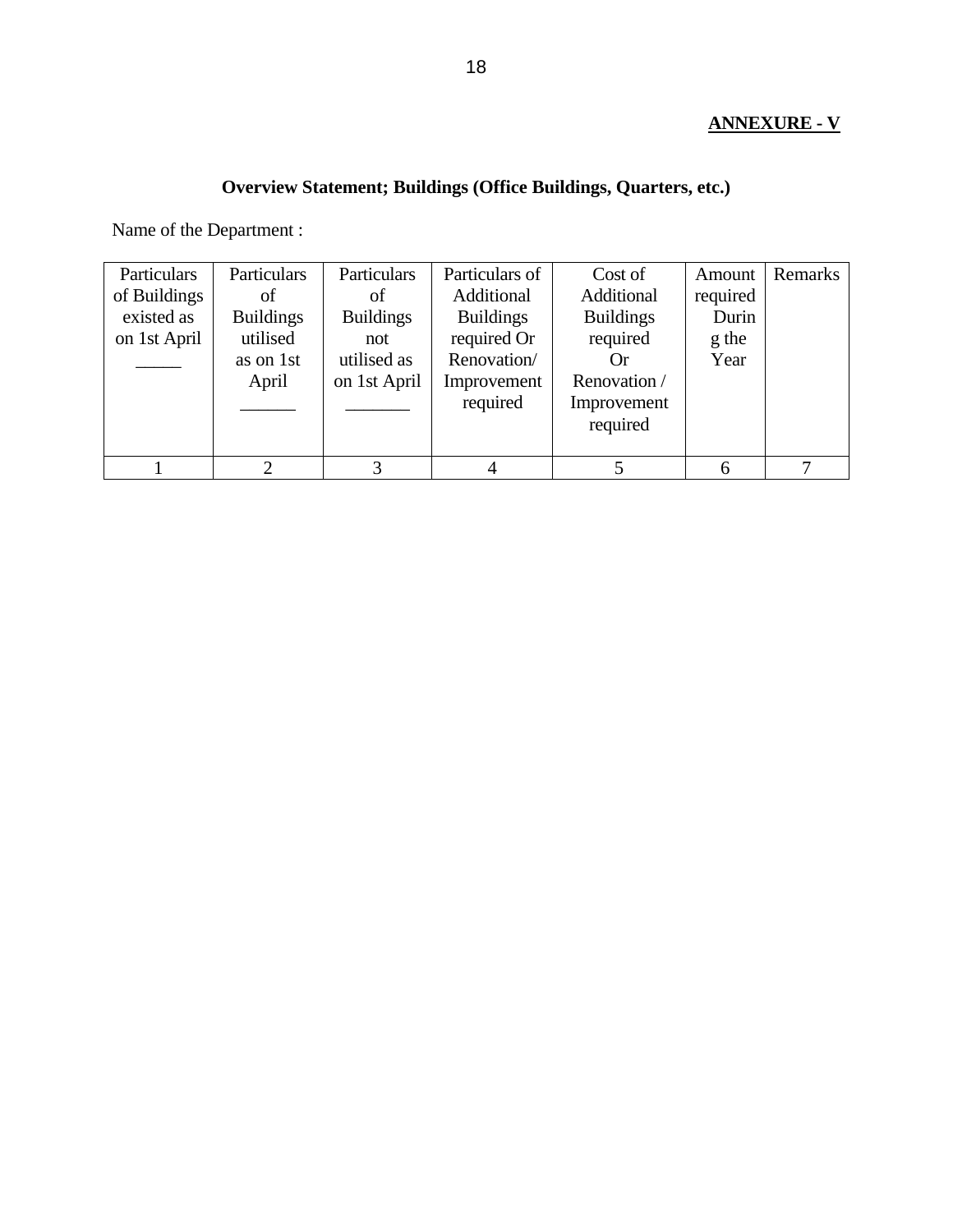## **ANNEXURE - VI**

# **Overview Statement - Vehicles/Equipments**

| (RS in lakns) |                 |                    |              |            |                      |      |                         |  |  |  |  |
|---------------|-----------------|--------------------|--------------|------------|----------------------|------|-------------------------|--|--|--|--|
| Particulars   |                 | No, existed at the |              |            | <b>Year Proposed</b> |      | <b>Total of Columns</b> |  |  |  |  |
| of Vehicles/  | end of March    |                    | Proposed for |            | for additional       |      | 5 & 7                   |  |  |  |  |
| Equipments    | $\ldots$ (Year) |                    | replacement  |            | new vehicles         |      | (Rs. lakhs)             |  |  |  |  |
|               |                 |                    |              | under Plan | under Plan           |      |                         |  |  |  |  |
|               | Plan            | Non-P!an           | No.          | Cost       | No.                  | Cost |                         |  |  |  |  |
|               |                 |                    |              |            |                      |      |                         |  |  |  |  |
|               |                 |                    | 4            |            | h                    |      |                         |  |  |  |  |

 $(D<sub>0</sub>$  in lakhe)

N.B. :- In additional to this, all proposals for construction of Buildings will have to be accompanied by a Time Schedule as per specimen format at Annexure - IX.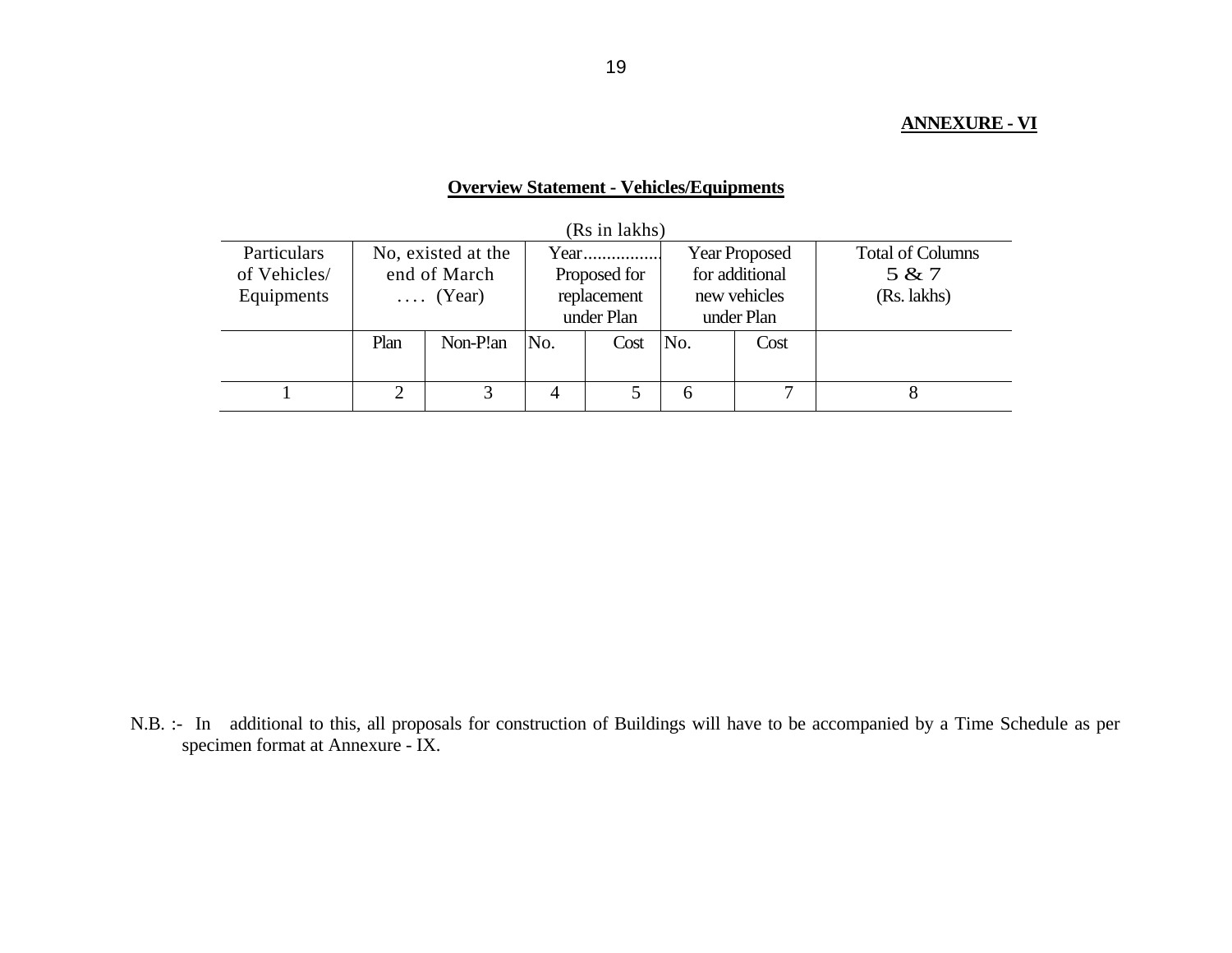### **ANNEXURE -VII**

# **SCHEMES UNDER CENTRALLY SPONSORED /CENTRAL SECTOR / N.C.D.C. PROGRAMME (to be submitted to Planning Department in connection with New Schemes /Continuing Schemes as sanctioned by Government of India for approval).**

| SI. | Name of the Scheme | Whether the     | <b>Sharing</b> |              | <b>Budget Provision</b> | Compo-    | $Compo-$  | Compo-   | Amount     | Expenditure incurred |              | Amount       | Remarks |
|-----|--------------------|-----------------|----------------|--------------|-------------------------|-----------|-----------|----------|------------|----------------------|--------------|--------------|---------|
| No. |                    | scheme is under | Pattern        |              | during the year         | nent wise | nent to   | nent to  | sanction   | upto M arch $31st$   |              | released by  |         |
|     |                    | Central Sector/ |                |              | .                       | provision | be fund-  | be fund- | ed by      | .                    |              | Govt. of     |         |
|     |                    | Centrally       |                |              |                         | of the    | ed by     | ed by    | Govt. of   |                      | (Year)       | India for    |         |
|     |                    | Sponsored       |                | Central      | <b>State</b>            | schemes   | Govt.     | State    | India with | Central              | <b>State</b> | Central      |         |
|     |                    | NCDC            |                | <b>Share</b> | Share                   |           | of India. | Govt.    | date of    | <b>Share</b>         | <b>Share</b> | <b>Share</b> |         |
|     |                    | Programme       |                |              |                         |           | tf any    | if any   | sanction   |                      |              | during       |         |
|     |                    |                 |                |              |                         |           |           |          |            |                      |              | the year     |         |
|     |                    |                 |                |              |                         |           |           |          | 10         |                      | 12<br>⊥∠     |              |         |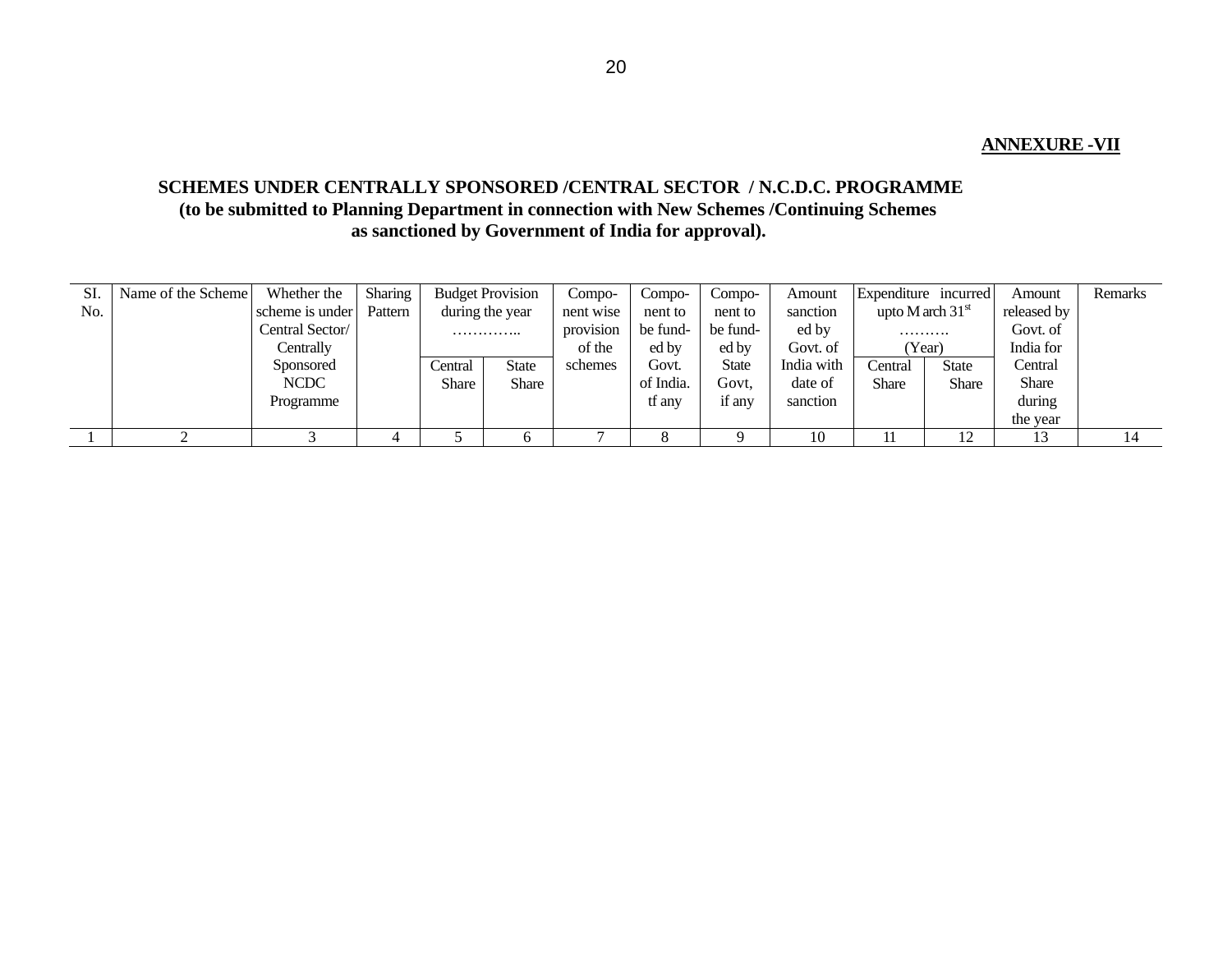### **ANNEXURE - VIII**

#### **CHECKS LISTS**

### **A. PROPOSALS FOR CREATION OF NEW POSTS:-**

- (i) Have you examined the objectives of the schemes for which additional posts have been sought?
- (ii) Have you examined the duties, functions and work load of the existing staff?
- (iii) Have you examined tine functional chart and the organisational chart of the existing staff in the Department?
- (iv) Have you assessed the additional physical target proposed to be achieved by the additional staff?
- (v) What is the financial implication of the proposal including committed liability?
- (vi) Is there adequate budget provision to meet the expenditure on the proposed new posts?
- (vii) Is there any special pay proposed for the new posts and does it satisfy the provisions of Fundamental Rules and Subsidiary Rules (F.R. and S.R) ?
- (viii) Is there any deviation in the scale of pay proposed for the post?
- (ix) Have you examined the possibilities of utilising the services of the existing, including normalised staff, for the new works?
- (x) Has the job been properly specified with due regard to its job content?. Would a suitable person be available from within the Department or would have to be recruited from the open market,?
- (xi) Have existing vacant posts of similar nature been filled up?
- (xii) Have you taken up appropriate steps for training the existing staff to take over the job?
- (xiii) Have you examined whether the proposed additional target could be-fulfilled by the existing functionaries by an upward revision of the work-load norms?

### **B. PROPOSALS FOR PURCHASE OF NEW VEHICLES:**

(i) Have you examined the condition of the existing vehicles-Cars, trucks, buses, etc.?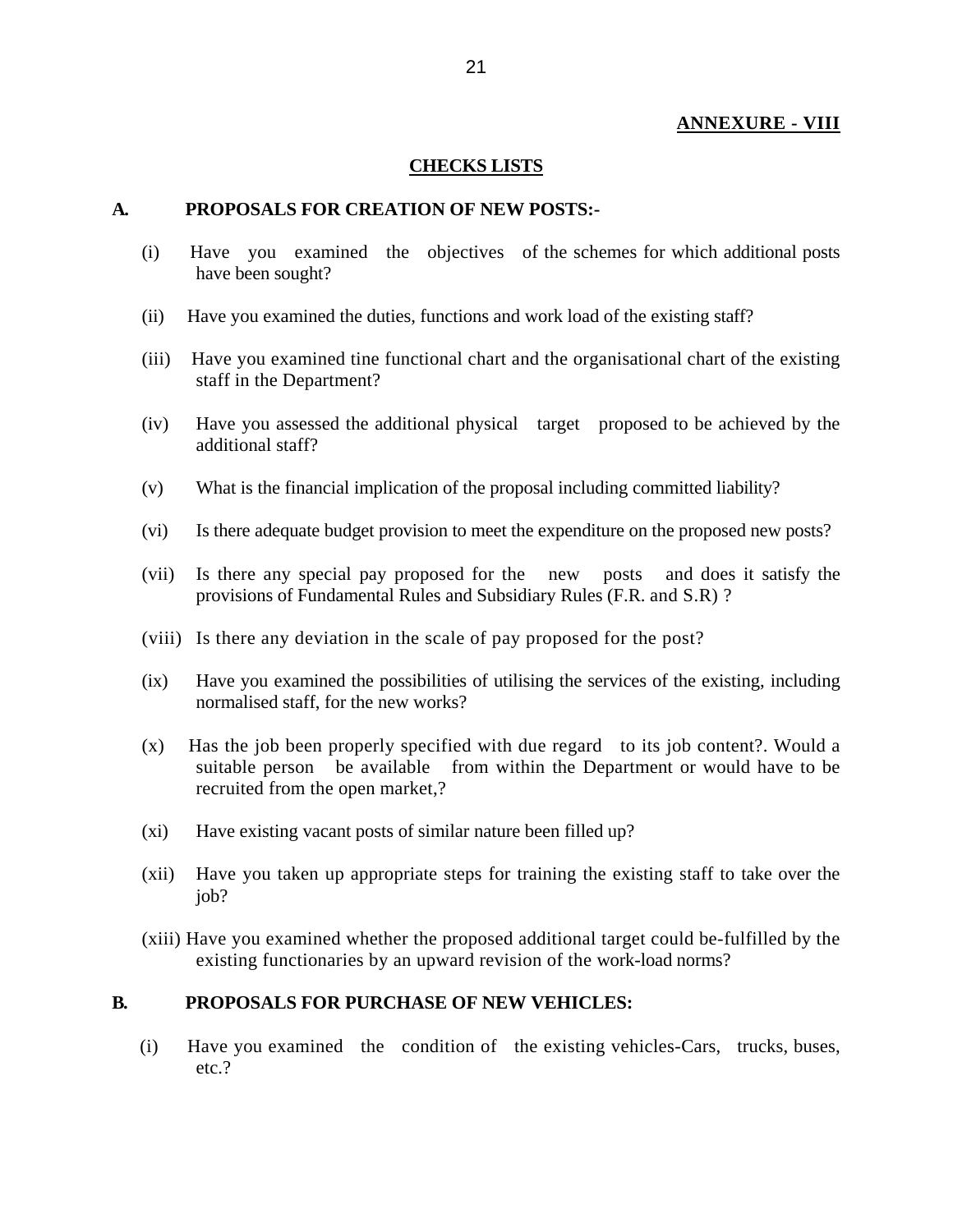- (ii) Have you assessed the number of condemned vehicles?
- (iii) Have you examined the utilisation capacity of the existing vehicles?
- (iv) Have you initiated to condemn the old and un-serviceable vehicles?
- (v) What is the financial implication of the proposal?
- (vi) Whether provision exists in the current year's budget?
- (vii) Have you examined any alternative modes of transport like motor cycles, scooters, mopeds, etc?
- (viii) Have you examined the possibility of utilising the existing fleet more fully?
- (ix) Have you considered the economic viability, durability and serviceability of the vehicle proposed in the long run ?

## **C. PROPOSALS FOR PURCHASE OF STORES, EQUIPMENTS ETC.**

- (i) Have you examined the existing position of the stores, equipment etc.?
- (ii) Have you constituted a purchase Board for purchase of stores, equipments etc?
- (iii) Have you taken steps to sell the un-serviceable stores & equipments by public auction ?
- (iv) Whether Government of India or any other agency will supply such stores, equipments, etc ?
- (v) Have you examined the possibilities of utilising the existing stores & equipments in the Department ?
- (vi) Have you examined the possibilities of repairing the existing unserviceable stores and equipments ?
- (vii) Have you examined the necessity and the full utilisation of capacity of existing machinery in the case of purchases of items like bulldozers, Road Rollers, tractors, etc. ?
- (viii) Whether steps have been taken to locate covered space/building to install the machinery ?
- (ix) What is the financial implication of the proposal ?
- (x) Whether adequate provision exists in the Budget ?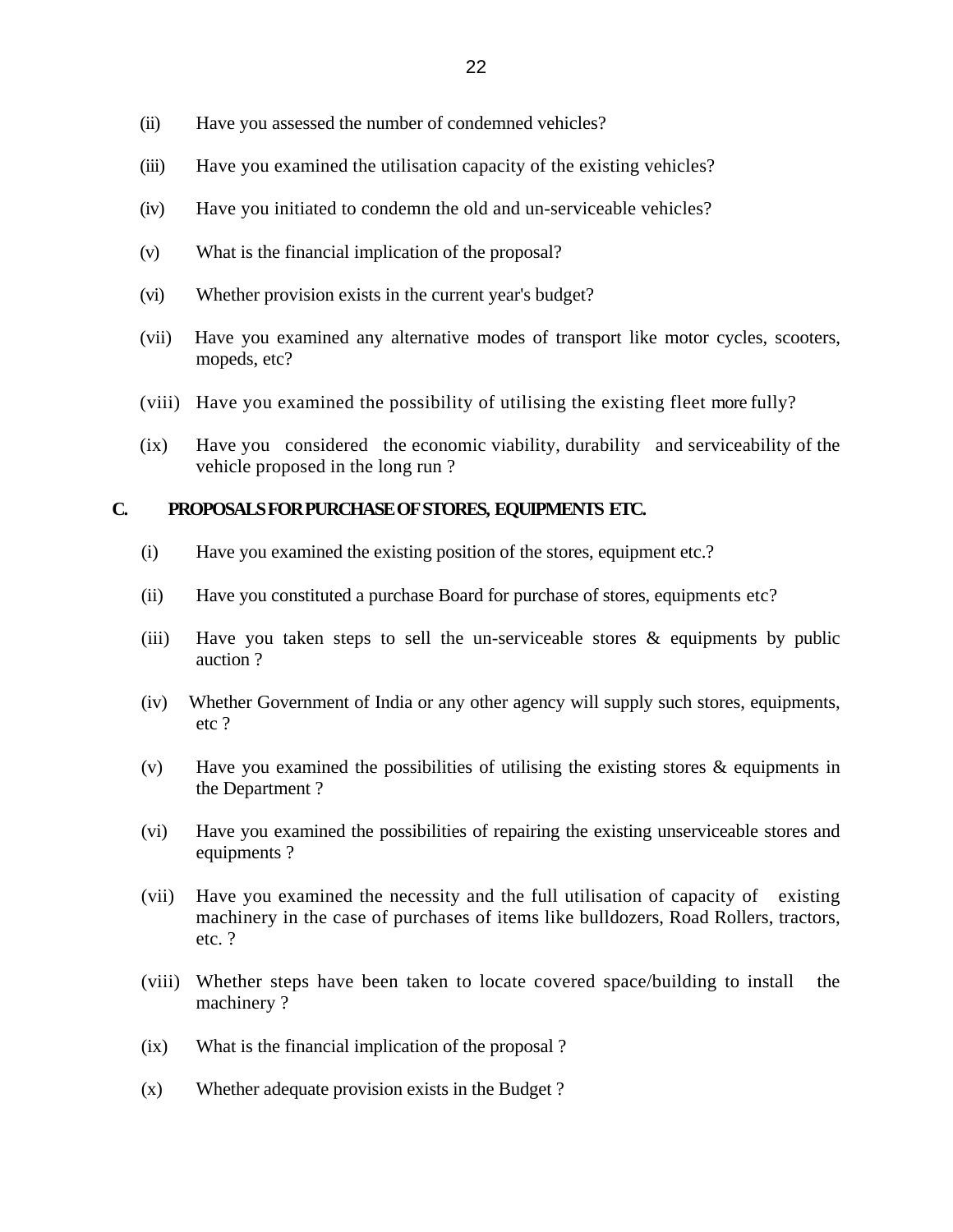- (xi) Have you examined the criteria and norm in estimating the proposed need ?
- (xii) Have you drawn up an Action Calendar for the delivery of stores to the destination ?
- (xiii) Have you examined whether the existing stores have served the requisite time span ?
- (xiv) Have you examined whether improvisation is possible for the spare parts which are not ordinarily available ?

#### **D. PROPOSALS FOR CONSTRUCTION AND RENOVATION OF BUILDINGS :**

- (i) Have you examined the utilisation of existing buildings ?
- (ii) Have you assessed the requirement of additional buildings ?
- (iii) Whether land is to be acquired or khas land is available ?
- (iv) If the land is to be acquired, whether land acquisition proceedings have been started ? If not, when will they be started ?
- (v) Have you taken into account- the cost of improving the land after acquisition?
- (vi) Have you examined the valuation of land ?
- (vii) Whether plans and estimates have been prepared ?
- (viii) Have you examined whether the building will be completed as per time schedule ?
- (ix) Whether cost of acquisition of land has been included in the estimate ?
- (x) What type of building is to be constructed ?
- (xi) Whether the essential materials like C.I. Sheets, Cement, etc. are available ?
- (xii) Are the rates quoted in accordance with the prescribed rate of the Government?
- (xiii) What is the financial implication on the proposal ?
- (xiv) Whether fund exists in the budget to meet the expenditure ?
- (xv) Have you examined the requirement of funds over the plan period ?
- (xvi) Whether it will be possible to meet the expenditure within the probable cost from the Plan provision ?
- (xvii) Whether it would not be cheaper in the long run to hire a building ?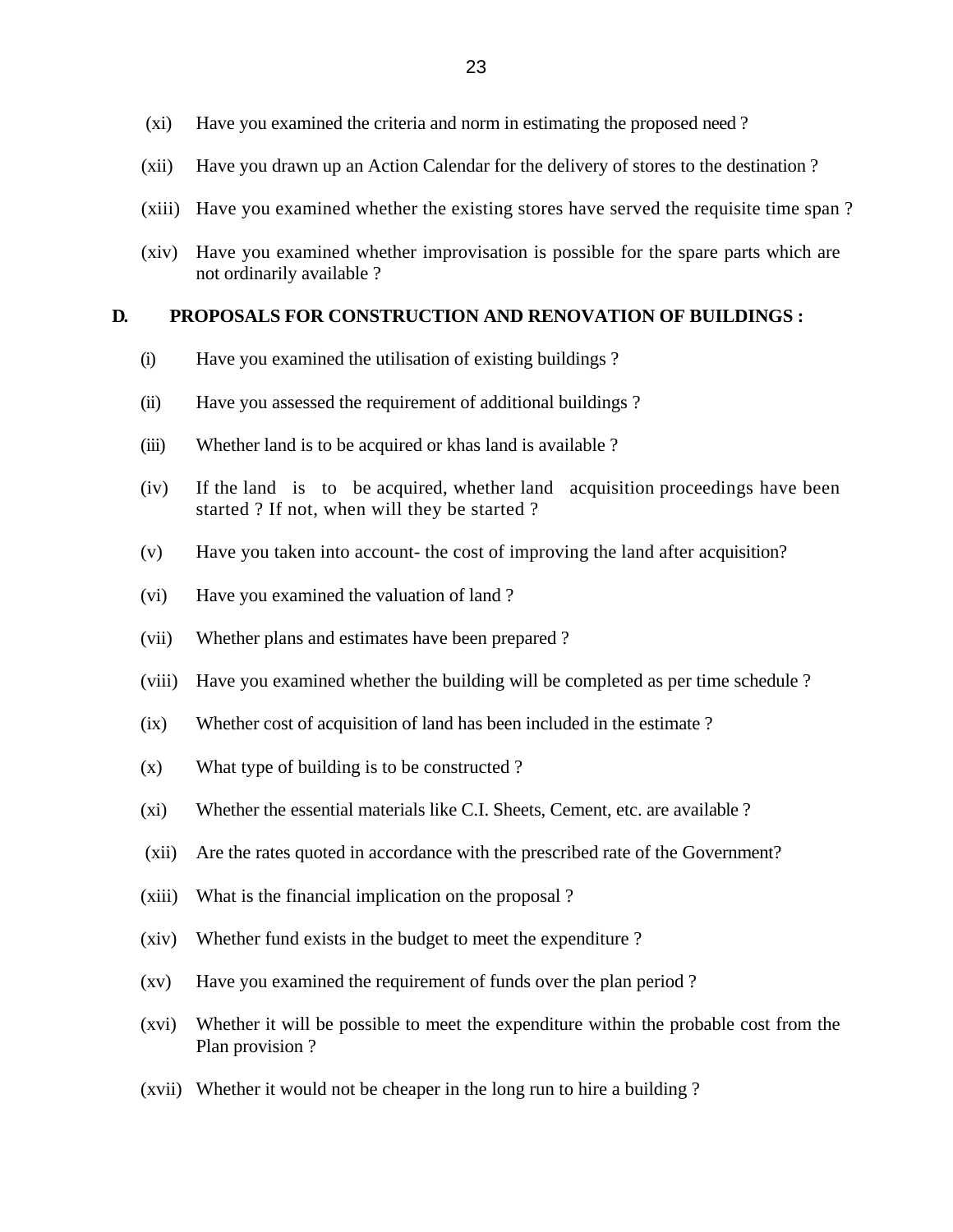## **E. PROPOSALS FOR PLAN SCHEMES FOR PRODUCTION PURPOSE:**

- (i) What is the objective of the scheme ?
- (ii) Does it fit in the broad objectives of the State Plan/National Plan ?
- (iii) Whether it is a -
- (a) Continuing Scheme;
- (b) New Scheme;
- (c) Non-Plan Scheme;
- (d) Centrally Sponsored Scheme;
- (e) Central Sector Scheme;
- (f) North Eastern Council or N.L.C.P.R. Scheme ?
- (iv) What is the physical target laid down ?
- (v) Whether programme structure has been drawn up ?
- (vi) What is the financial implication of the scheme ? Is fund available in the budget for the purpose ?
- (vii) How the scheme will affect production ?
- (viii) What is the expected economic benefit of the scheme ?
- (ix) What is the relationship of the scheme with other departmental schemes and schemes of other concerned departments ? Have these links been explicitly established and the time schedule of the other schemes coordinated with the time schedule of the scheme under consideration ?
- (x) Have you reviewed the earlier schemes of same nature and evaluated their achievements ?
- (xi) If so, have you adopted corrective measures accordingly ?
- (xii) Have you examined if the proposed scheme is economically the best among the various alternatives considered ?

# **F. PROPOSALS FOR PLAN SCHEMES FOR PROMOTIONAL PURPOSES :**

- (i) Have you examined the objectives of the scheme ?
- (ii) What is the physical target of the scheme, if any ?
- (iii) Whether programme structure has been drawn up ? How does the scheme fit into the programme structure ?
- (iv) What is the financial implication of the scheme ?
- (v) Whether adequate provision exists in the budget to meet the expenditure ?
- (vi) How the scheme will benefit the State ?
- (vii) What are the inter-departmental and intra-departmental linkages (ix of 'E') ?
- (viii) Have you reviewed the earlier schemes of similar nature ?
- (ix) If so, have you adopted corrective measures accordingly ?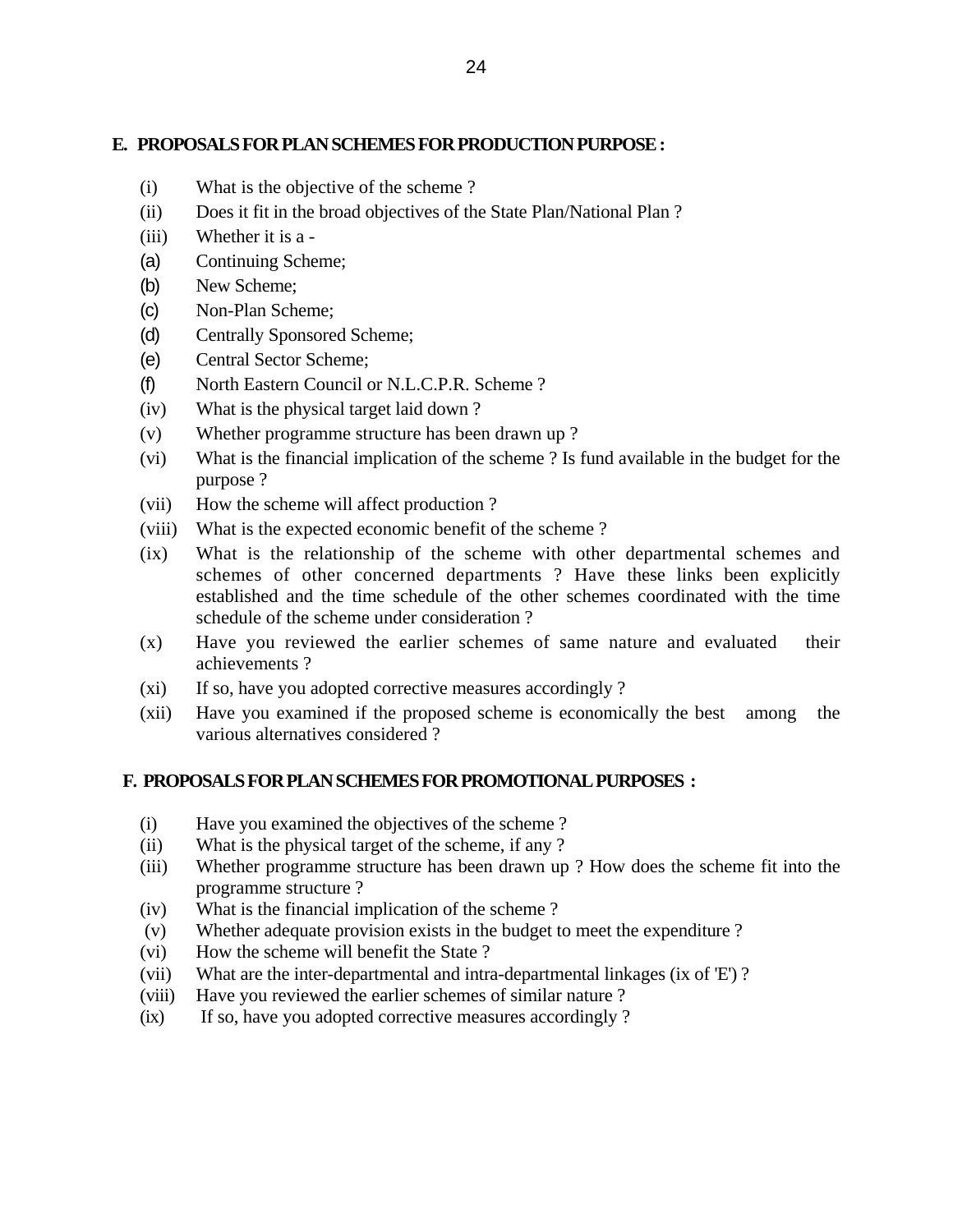### **G. PROPOSALS FOR GRANT-IN-AID SCHEMES :-**

- (i) Why the grant-in-aid has been proposed ?
- (ii) Have you examined the objective of the scheme ?
- (iii) What is the name of the institution to be benefited ?
- (iv) What is the amount proposed for grant ?
- (v) Whether the institution receiving the grant has drawn up a satisfactory scheme?
- (vi) In what way the scheme of the institution will benefit the State ?
- (vii) Have you examined the scheme as to how it fits in with objectives of the department and its programme structure ?
- (viii) Are you satisfied with the performance of the institution receiving the grant ?
- (ix) Have you examined the utilisation certificates from the institutions receiving grants in the past ?
- (x) Have you examined the Government rules, orders etc., regarding sanction of grantin-aid ?
- (xi) Have you examined the Accountant General's objections to grant-in-aid given in previous years ?
- (xii) Have you taken appropriate steps to rectify the defects, in any ?
- (xiii) Have you reviewed the earlier schemes of similar nature and evaluated its achievements ?
- (xiv) If so, have you adopted corrective measures accordingly ?
- (xv) What is the financial implication of the proposal ?
- (xvi) Whether budget provision exists to meet the expenditure ?

### **H. PROPOSALS FOR SHARE CAPITAL CONTRIBUTION:-**

- (i) Have you examined the objectives of the institution to whom share capita! is proposed to be given ? .
- (ii) Are you satisfied with the performance of the institution ?
- (iii) Has the institution drawn up its Annual Plan and perspective Plan ?
- (iv) Have you examined the plans of the institution and how they fit into the programme structure of the department ?
- (v) Do the schemes drawn up by the institution provide for flow back of funds in the future ?
- (vi) If there is a flow back, after how many years will it start ?
- (vii) If there is no flow back, what is the benefit accruing to the department from the institution's work ?
- (viii) What is the amount proposed for share capita! ?
- (ix) Is there adequate budget provision to meet the expenditure ?
- (x) Have you examined the profit and loss account and the balance-sheet of the institution ?
- (xi) What it the working capital requirement of the institution ? How is it proposed to be met ?
- (xii) Have the estimated requirement of funds being given quarter-wise ?
- (xiii) Is the funds requirement consistent with the physical programme of the Institution ?
- (xiv) Have the details of the authorised subscribed and issued capital been furnished?
- (xv) Have you examined the ratio of capital to loan in the context of the overall functioning of the Corporation / Company ?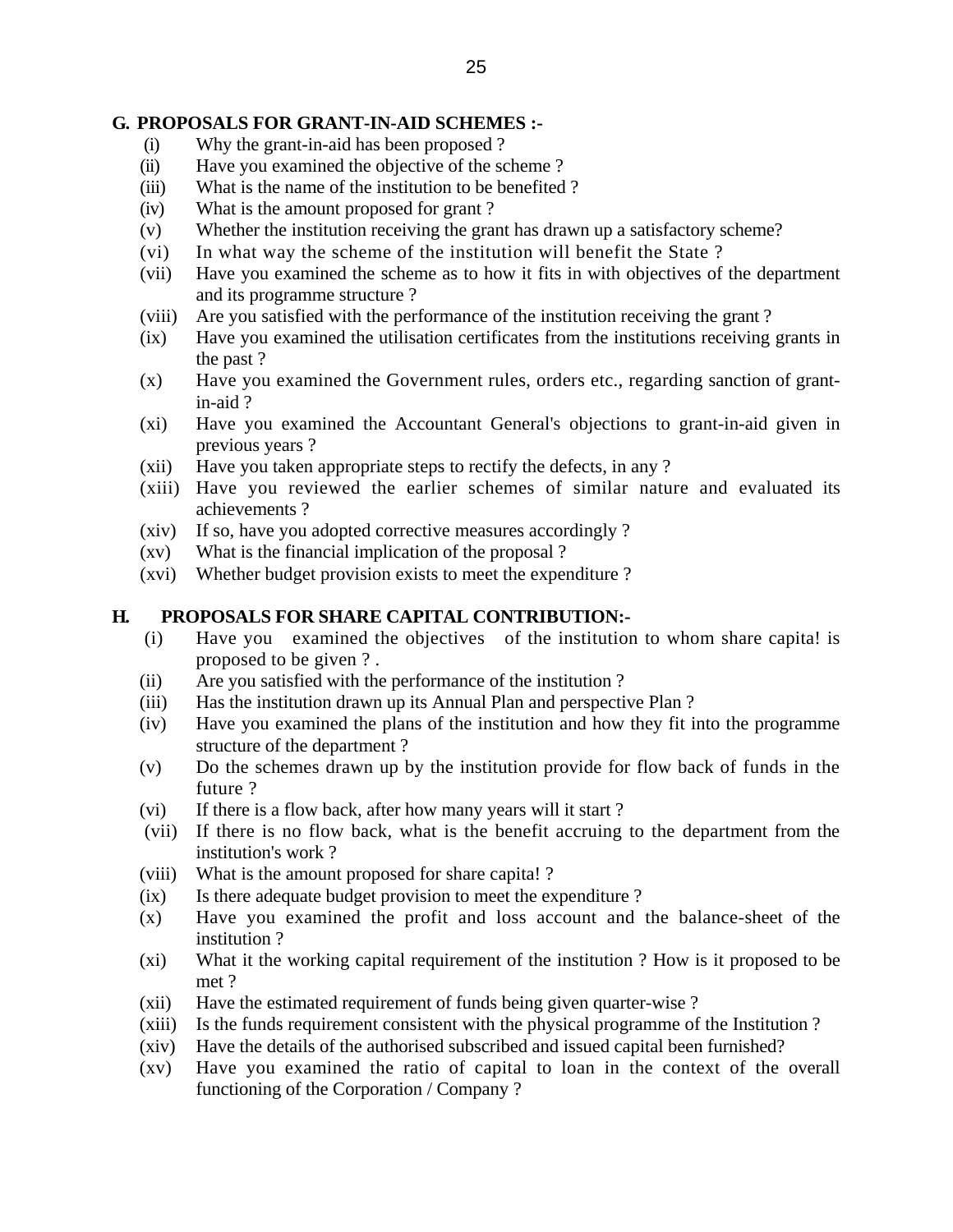# **I. PROPOSALS FOR RE-APPROPRIATION:-**

- (i) Do you agree with the re-appropriation proposal ?<br>
(ii) Why the additional fund is required ?
- (ii) Why the additional fund is required ?<br>(iii) Have you examined the reasons for sa
- (iii) Have you examined the reasons for saving of the fund ?<br>(iv) Have you examined as to how the physical target of the s
- Have you examined as to how the physical target of the scheme will be achieved ?